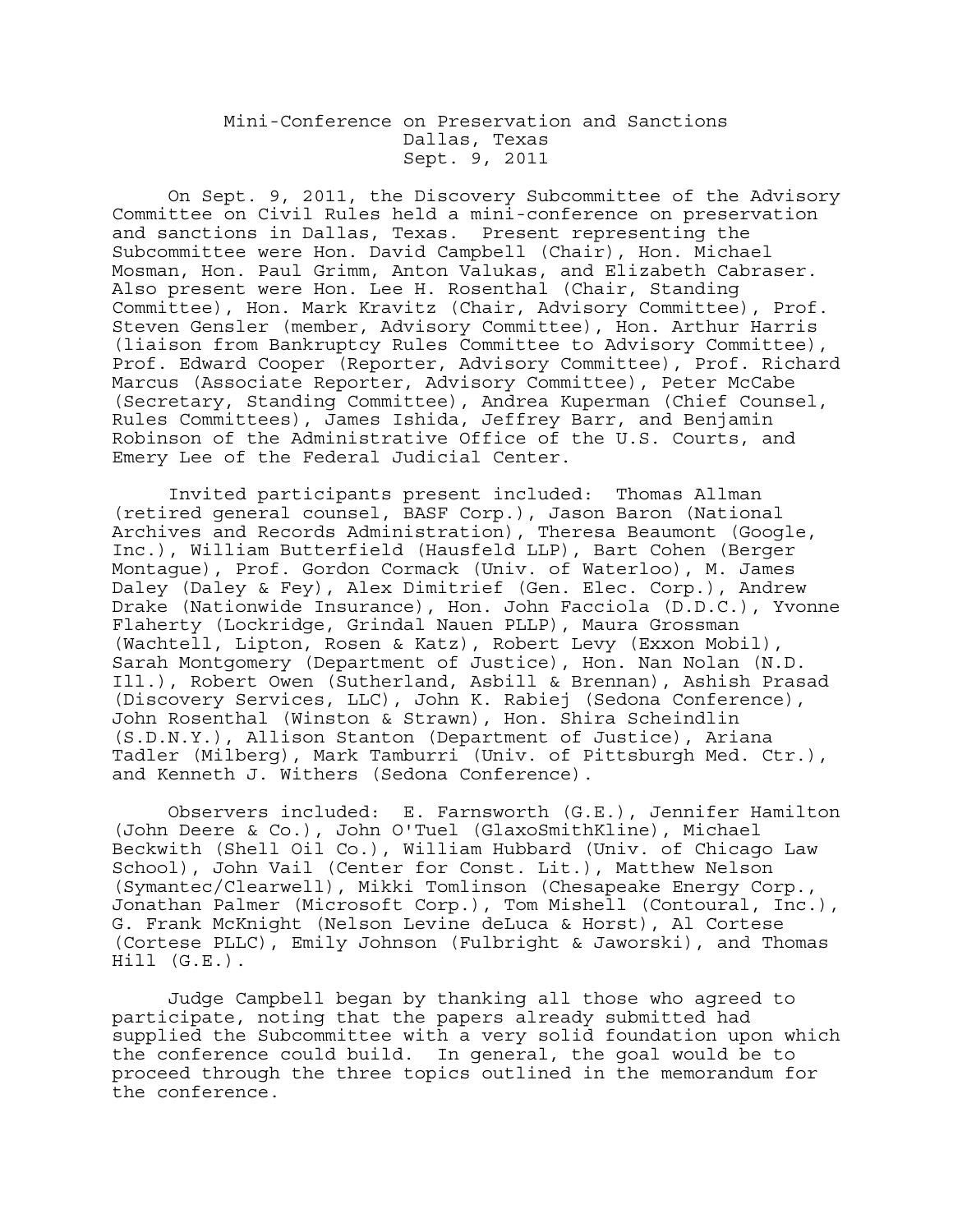## 1. Nature and Scope of the Problem

The first topic, therefore, was the nature and scope of the preservation problem. The written submissions took different views of the frequency of difficulties resulting from the need to preserve for prospective litigation. Some appeared to say that "virtually every" case presented such problems. But on the other hand, many judges don't seem to see problems very often; perhaps in 1% of the cases before them. So one way of putting the concern is whether the problem was sufficient to warrant rulemaking.

A corporate general counsel opened the discussion by emphasizing the very substantial difficulties encountered at this company. It has over 200,000 employees. More than 10% of those employees change jobs or leave the company every year, presenting problems about what to do with their electronic records and computers. Right now, the company has more than 10,000 employees operating under litigation holds, and approximately 20 terabytes of material on hold. These numbers are "staggering," and produce both expenses for the company and stress for its employees. Three examples would illustrate:

The first illustration was a matter in which there was as yet no litigation pending. As a result, there is no adverse party to negotiate with about preservation. Nonetheless, the company has already spent \$5 million on preservation, and it is currently paying \$100,000 per month to segregate and preserve information for this possible future litigation. One of the serious costs of this undertaking has been the human effort involved in identifying the custodians who must preserve, a judgment that can't be done by any software.

A second illustration is provide by a fairly large active case in which 60 custodians were identified at the outset. But as the case evolved that was expanded to 250 custodians. Despite this widespread preservation, most of the preserved documents had not been reviewed by anyone. But preserving less than this amount raised unacceptable risks from the view of the company. And reassuring it that what it does now will later be judged under a "reasonableness" standard is not a sufficient assurance to deal with this sort of wasteful problem.

The third example is a matter with a "small" value of less than \$4 million. But the company had identified 57 custodians who should preserve. The company tried to reduce the costs of the preservation process by employing services based in other countries, but nonetheless the overall activity has already cost some \$3 million. Despite that, the other side has not even reviewed most of the documents. Yet the court resisted shifting costs to the other side. This raises the question "Is the goal preservation for its own value?" Right now, the rules are not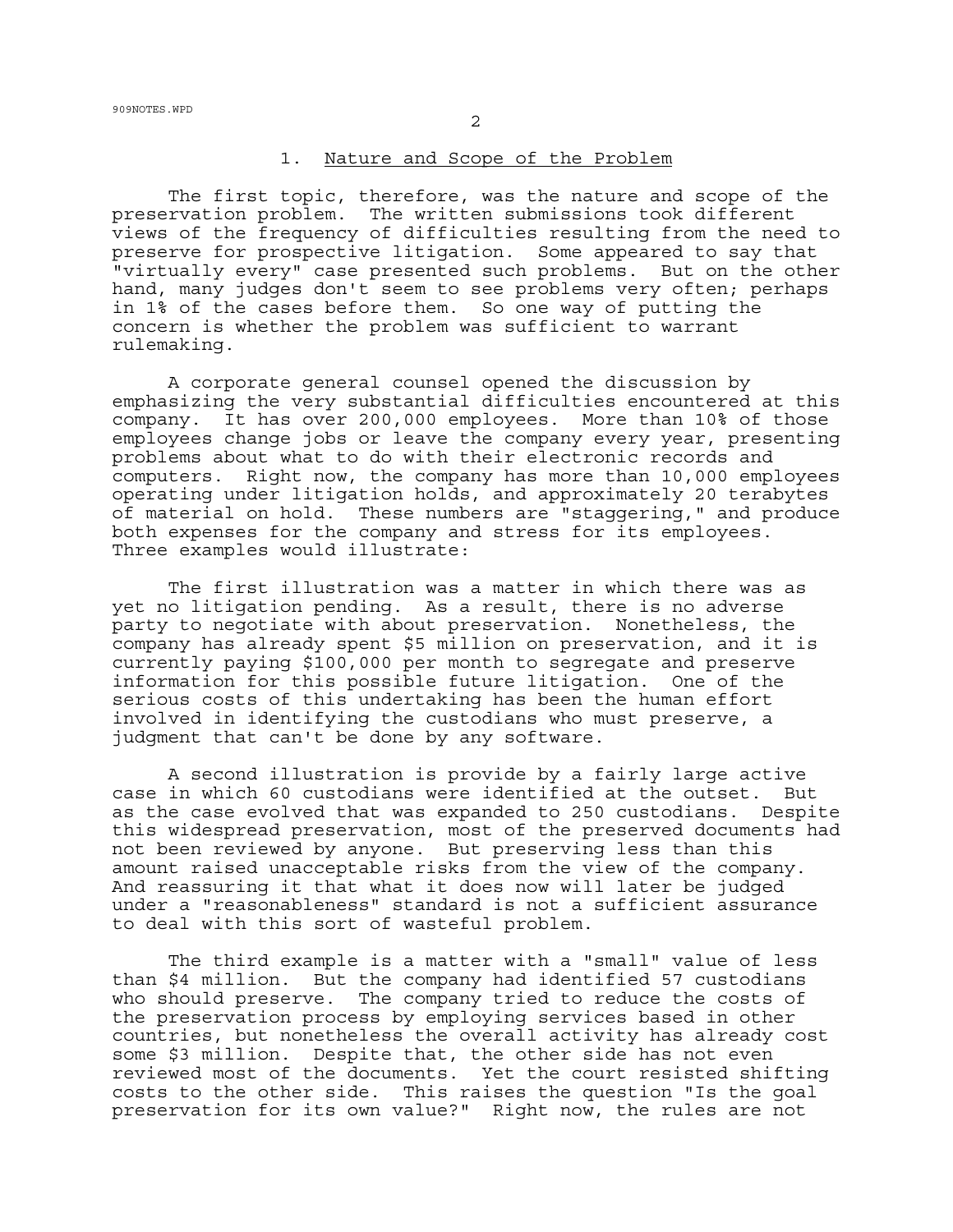reasonably contributing to providing for a cost-effective trial.

In sum, preservation and spoliation are not like other issues. Too often, 20/20 hindsight is used to scrutinize what companies do. And the company's reputation is on the line. "What we need are specific guidelines."

One question in reaction to this initial presentation was whether, absent the current rules on preservation, would all the information that has been preserved be gone? The response from the initial speaker was that it depends. The key point, however, is that this is driving the design of information systems. Another company, for example, completely revised its electronic information system so it was designed to be more responsive to litigation demands. "That's upside down."

Another question was whether one could break down these costs. Would it suffice to say "Put a hold on 60 people." Would that reduce the costs? The answer was that it would not. The costs result from the tasks and locating and segregating. Often this turns on a decision by an attorney. The costs result from capturing and segregating the information to be preserved.

Another attorney echoed these comments. A decade ago, many companies had a knee-jerk reaction to keep everything. A lot of companies are still in oversaving mode. As time went by, the cost of saving or accessing legacy backups grew and grew. It is difficult to say there is nothing of value on those tapes. At the same time, companies were without direction about what to do with this data. From the perspective of other countries (which are much more attentive to privacy concerns), it is difficult to explain why we keep data so long.

A judge reacted that "You're talking about big data cases. But in many of my cases there is very little discovery and only a limited amount of pertinent information. You can fit all the discovery into one box." Are we getting to the point where we are talking only about problems of large cases?

Another judge agreed that "We have cases like that. And we also have mega-cases." The problem is to de-link sanctions issues and preservation issues. Sanctions are involved in fewer than 1% of cases, so that's not a frequent issue. The real issue is how much to preserve and at what cost. It sounds like you would like guidance on preservation without regard to sanctions.

Another attorney agreed that the concern was not that sanctions were the driver. Very few cases involve serious sanctions. That simply does not happen to companies that act in good faith.

Another attorney said that the emphasis was on the wrong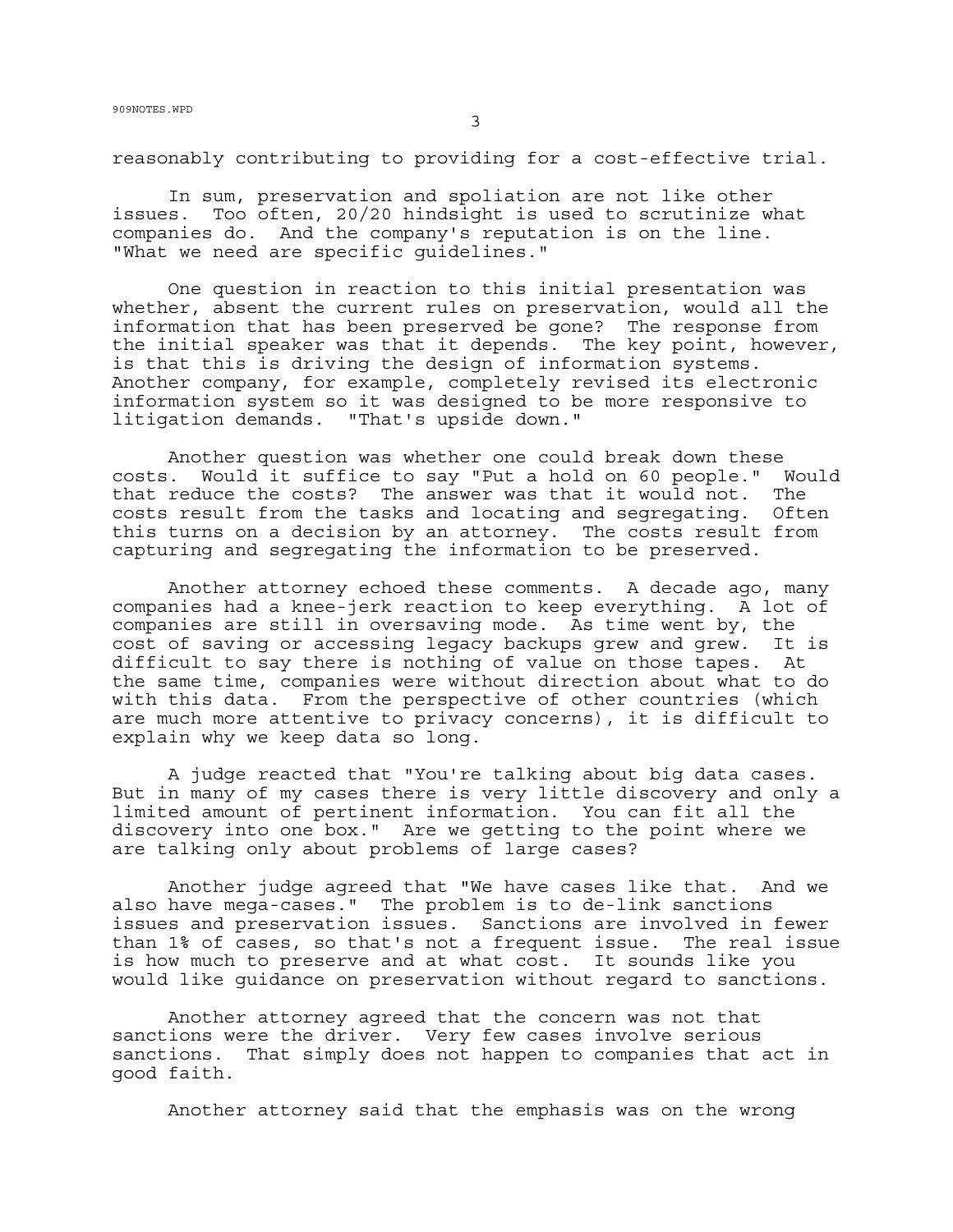problem. Preservation is a very fact-specific issue. It is extremely hard to say in the abstract how many custodians would suffice. The goal seems to be to determine by rule what must be preserved, but the big step missing in that discussion is the 26(f) meet-and-confer session. What should be done is to beef up Rule 26(f). Make it more like the 7th Circuit Guidelines. The goal should be to get the lawyers to sit in a room and work out a specific solution that fits the case. "I have done this with others in this room." It is the right way to solve these problems on a case-by-case basis.

A reaction from a corporate general counsel was that the number of sanctions motions or sanctions impositions is not the right measure of the real problems. Instead, his company is operating under a de facto rule that there must be extremely broad preservation. That is because all it has to utilize is case law based on very specific facts, and some of those decisions appear to raise real risks of sanctions unless extremely extensive preservation is done. He was hired at his company to address this issue. It has gotten to the point where the tech. people want to design efficient systems and the legal people tell them they can't use the most efficient setups because of preservation demands. At this time, his company has over 4,500 employees subject to at least one litigation hold. But of all that preservation, less than 10% of the information is ever even collected for possible use in litigation; we are overdoing by 90% even if measured by the amount produced in litigation. (Often the amount produced is much more than the amount used in the case.) Even the case that produces discovery that will fit into a single box is likely to have much more information preserved. And most of that activity happens before litigation begins; at that point "I can't talk to opposing counsel because there is no opposing counsel."

Another corporate general counsel agreed. The threat of a sanctions motion drives preservation. The Microsoft letter is very good on the issues raised. The result is that the company has to preserve everything, including the emails about the daughter's birthday party. Too often, once you do get to the point of a Rule 26(f) meeting the other side assumes that all you have to do is push a button to save everything, or the "right" things. In patent litigation, in particular, these difficulties are very frustrating because complaints are often extremely vague. The cloud environment makes things even harder. It includes a variety of social media, and may involve a collaborative setup that is not entirely suited to preservation.

A judge asked what the expectation about rule guidance really entailed. The fear of sanctions is different from guidance for a given case. Even after a case is filed, considerable uncertainty will exist. Cases evolve. You can't always know what you will eventually need to preserve for.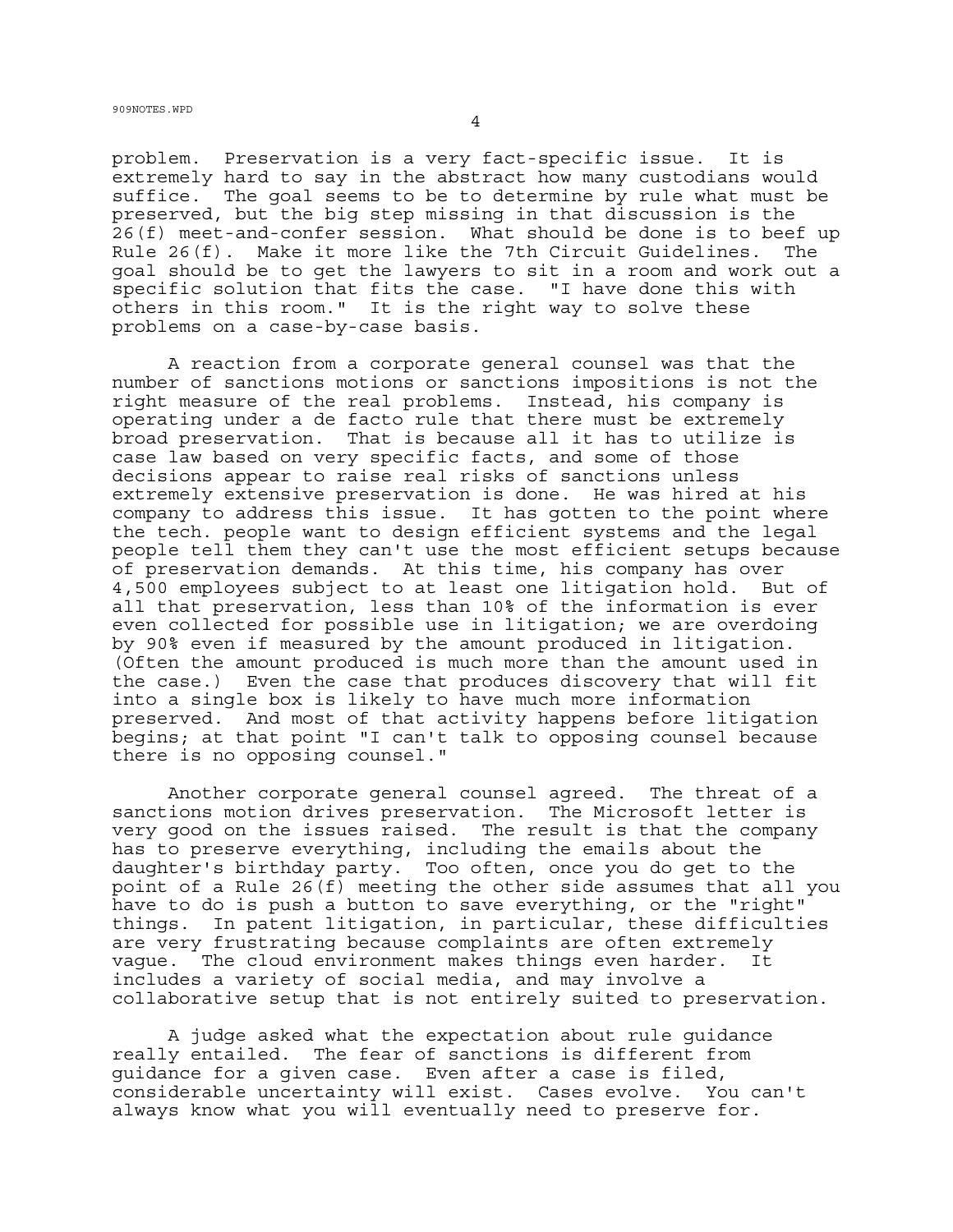Another in-house counsel agreed that all uncertainty could not be removed. But at least it would be very helpful to have "objective guideposts" that will enable us to proceed with more confidence than we can under a standard of "reasonableness," particularly where that standard is applied in hindsight. What happens is that we produce millions of documents, but there is always one document left out. With specifics, we can reduce uncertainty about what we have to do.

A plaintiff lawyer commented that the Sedona survey said that preservation was addressed during fewer than 25% of the 26(f) conferences. A one size fits all solution simply will not work on these problems. That leads to a question -- does the burden change after the 26(f) conference and the entry of a 16(b) orders? The reply was that the conference does help. People should use the  $26(f)$  opportunity. But that does not eliminate the problem of the document popping up later.

Another attorney emphasized the size of this problem, which is huge due to technology. We have reduced the cost of storage of a gigabyte of information, but there has been an explosion of information. This is getting worse as we move more and more to reliance on mobile computer-based instruments. The growing importance of the cloud is another factor that multiplies the problem. Some will be tempted to blunt-instrument responses. One company, for example, has revised its voicemail system so that a mailbox is limited to fifteen ten-second messages. The 26(f) meeting, meanwhile, is not working. With experienced lawyers, it works. But that is far from the majority of the cases. Moreover, it simply happens too late.

A plaintiff lawyer observed that no one rule will fit all the varying circumstances affected by preservation requirements. The reality is corporations have huge volumes of information and their opponents are often not sophisticated. But if companies make reasonable, good faith decisions they should be comfortable they will not be subjected to sanctions. Putting more teeth into 26(f) sounds worth considering. But you can't specify the number of custodians in a rule. A rule would be "a band-aid."

Another participant pointed to the Sedona survey. To begin with, this is hardly a representative sample of American lawyers. But some trends can be noted. 95% agreed that preservation issues were more frequent. 75% said that development was due to the proliferation of information. More than half had been involved in cases in which they advised saving everything. Rule 26(f) was used in fewer than half the cases by these sophisticated lawyers. The problem we are seeing is not with the rules, and it does not seem that it is one in which outside counsel are deeply involved either. Problems raised today don't seem to occur often with those surveyed by Sedona; overseas sources, cloud computing, social media, uncertainty about the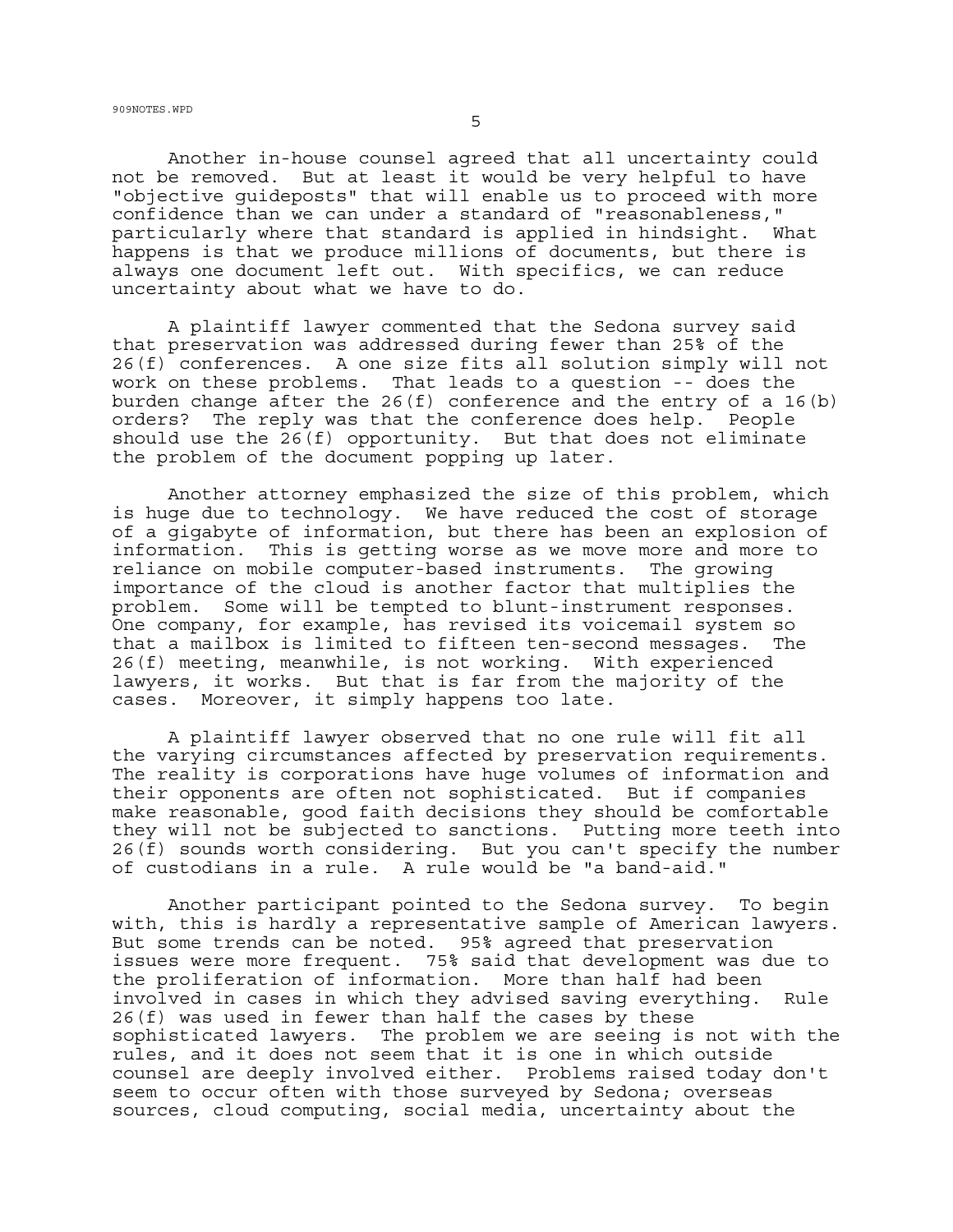trigger all seem not to affect these lawyers regularly.

A judge commented that 80% of the expressed concerns of inhouse counsel were about pre-litigation decisions. When litigation is filed, there is a judge to go to if disputes arise and you need guidance. We should try to separate sanctions and preservation. The in-house argument is "We need a guidepost." For something like that, I believe in education more than a rule. Aren't there other types of guideposts you could use? How about Committee Notes, or conferences? Sedona has a great set of principles that people should learn about; judges certainly take them into consideration. The response from one in-house lawyer was that a rule change would be the most dramatic way to address these issues; it would be more effective than education. "Bright line rules are needed."

Another attorney agreed that 26(f) is ideally the best solution to many of these problems, but 85% to 90% of the time you have to make decisions without anyone on the other side to talk to. The 800-pound gorilla is that the scope of discovery is so broad that preservation must also be unreasonably broad. It would be better if preservation was limited to "material" or "necessary" information.

Another participant began by noting that the fact that only 1% of cases involved a preservation issue that was raised with the court is not a good measure of the scope of the problem. The judges don't see the problem. Nobody wants to come to the judge, and the problem exists outside judicial view. One thought would be to recognize that the serious problems are limited to organizational litigants, and perhaps only larger organizational litigants. Perhaps the differentiating factor is data volume; most litigants don't have the sort of volume big companies tend to have. At the same time, empirical research is needed. This research need not be quantitative; qualitative work would be very informative. One goal would be to avoid putting every litigant through the "e-discovery gauntlet." A question was whether smaller operations -- the mom and pop company -- might not really be much less prepared for these problems than large sophisticated companies. The response was that those smaller companies don't have the organization to deal with these issues. They are the ones who overdo preservation.

A judge returned to preservation. We don't have a problem once litigation is on file. The current rules address that. The pre-litigation situation is where the angst lies. That is where guidance would be most useful. The rules we have work well once litigation is filed.

A lawyer responded that guidance is important there, but it is also important not to understate the size of the problem. Too many judges don't believe preservation is something they should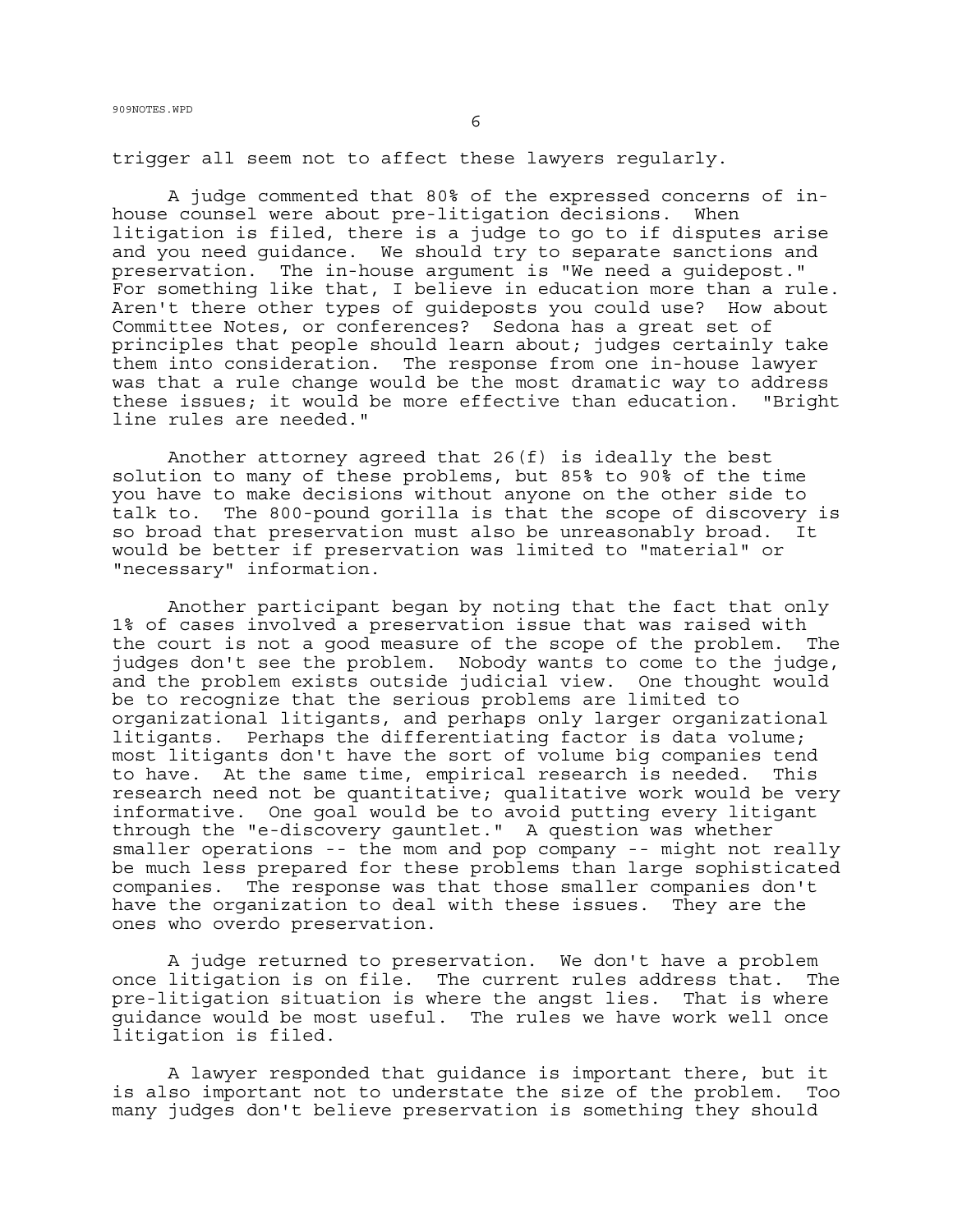worry about. Unless the parties press the court, the judge won't focus on this.

Another lawyer noted that he had 38 years of experience in commercial litigation. In the last ten years or so, he has seen a change that bears on this topic. Until a decade ago, spoliation was not a major preoccupation. Now, in contrast, we seem to assume there is rampant spoliation unless vigorous litigation holds are in place. What is crucial is to recognize that there is a huge difference between prohibiting deliberate destruction of evidence and adopting an affirmative duty of preservation and punishing those who don't get it right. This shift has produced extremely expensive and largely useless activity. One insurance company, for example, has for the last five years saved everything. A big part of the problem is the inconsistency in the decisional law.

A federal attorney observed that the U.S. Government is a microcosm of the entire litigation system; it is involved as plaintiff and defendant, and in a wide range of cases, both in terms of subject matter and dimension. Bright lines would affect everything, all these cases, and would not be limited to the very small number that involve the very large companies in preserving huge amounts of information. Moreover, trying to intrude into the prelitigation decision to preserve through a rule raises serious Enabling Act issues. One question was raised about why the Department of Justice worries about increased burdens due to such specifics as specified triggers for preservation. The response was that some of the specific triggers mentioned in the circulated discussion drafts focus on such things as retaining an expert, or receipt of a "claim." The government gets lots of "claims." Almost every disgruntled taxpayer's communication with IRS could be called a "claim." Almost all of those are disposed of through an administrative process, and do not result in litigation.

Another question was whether focusing on sanctions would also raise problems for the government. Those issues are dealt with now under a common law method. Why would rules focusing on them raise problems? The response was that there are lots of differences among the circuits. For example, they differ on privilege waiver. Would a rule actually give us the consistency many say they want? Even with a rule there will still be the inherent authority of the court.

Another attorney returned to the 26(f) conference. There is not sufficient emphasis on getting to the 26(f) conference soon enough. Even then, defense counsel repeatedly say "We know our responsibilities. We are doing what we are required to do. That's all you're entitled to know." This prompted a question about how one could add "teeth" to Rule 26(f) to make it more effective. A suggestion was to look at the 7th Circuit project.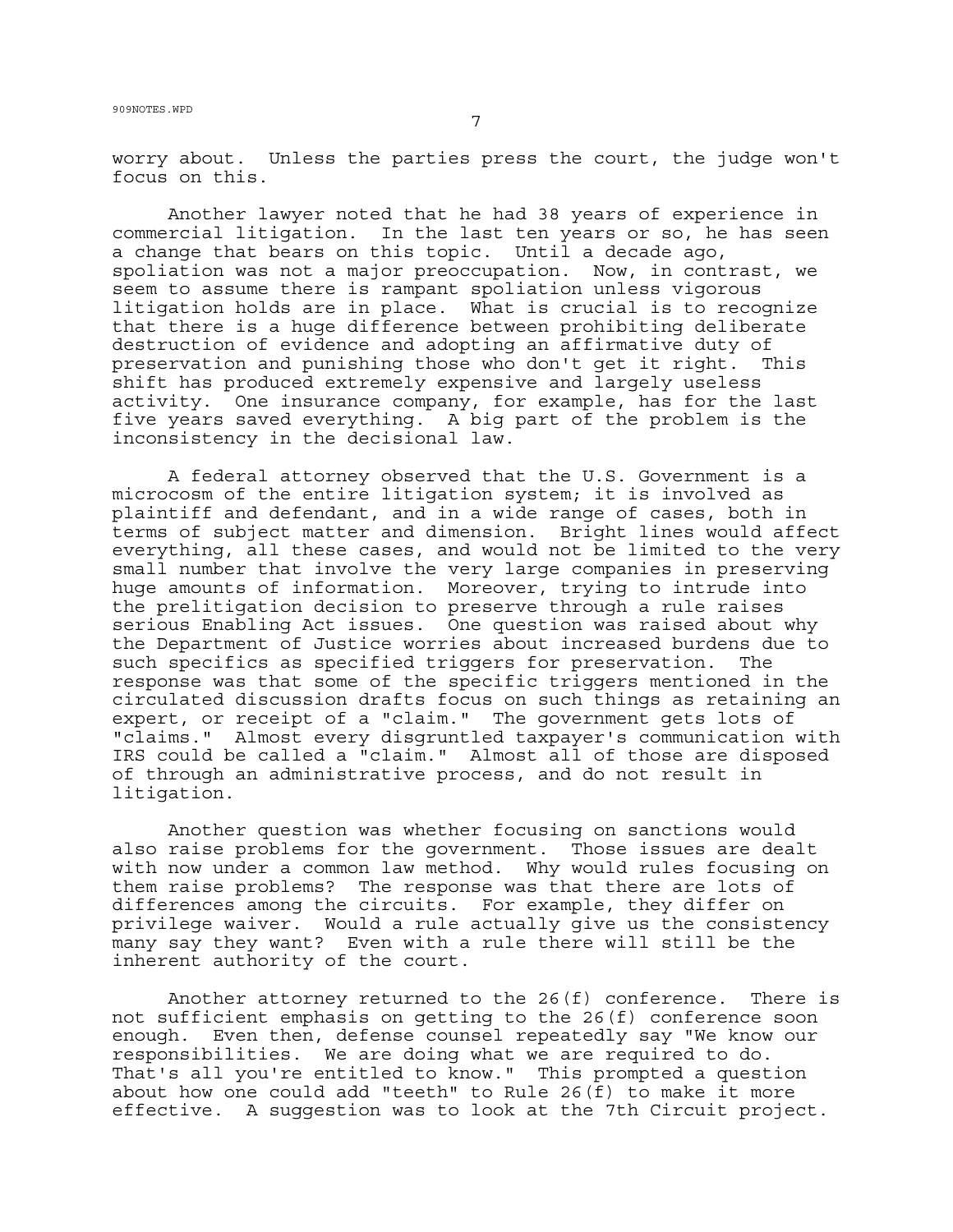That forces people to do what they should do. A judge noted that his 26(f) order commands attorneys to talk about specified topics, but he has found that they almost never report to him about those topics.

Another judge noted that there is a pilot project in the S.D.N.Y. for complex cases that requires attorneys in those cases to develop an ediscovery protocol. That would be far too much to require in the 90% of cases that are not complex, but for those cases that are it moves beyond generalities. An attorney applauded that effort, but emphasized that a pilot is in only one court. "Putting in teeth would be helpful, but it won't solve the problem." The problem is that back-end sanctions decisions are "perfection oriented."

A lawyer familiar with the S.D.N.Y. pilot reported that it gives teeth to the 26(f) process. Counsel must discuss time periods, specific custodians, etc. It requires them to report whether they did discuss these things, whether they agreed on a method of managing them, and invites judicial action when agreement was not reached. "If you do this at the outset, it's tough to question later. 26(f) is working, but not well enough. People are ignorant and don't know what to do. We need a rule with specifics." Also, this does not solve the pre-litigation problem.

An in-house lawyer addressed the question what could be done to provide certainty. One helpful thing that has been suggested is to identify what can be excluded from preservation. ESI has redundancies by its nature. Small companies may have a lot of data that are very complex. And large companies may be "deer in the headlights" regarding preservation, just as small companies may be. Judicial indications of firm guidelines can be important to large and small companies.

Another in-house lawyer noted that relying on the 26(f) conference is somewhat simplistic in terms of the problems companies actually confront. For example, his company is updating 90,000 computers world-wide. As it considers the features it should include, there is no "opposing counsel." We have to worry about our approach. It was asked whether the main influences on such computer upgrades are information management concerns or litigation preparation. The answer was that the IT people design information management, but too often the lawyers then say "You can't do that." The existence of so many litigation holds means that the information management activity is sometimes hobbled by litigation imperatives.

Another in-house lawyer echoed the insecurity being expressed. His company has 54,000 employees in more than twenty facilities. From his perspective, the risk of sanctions is driving his handling of what should be business problems. "When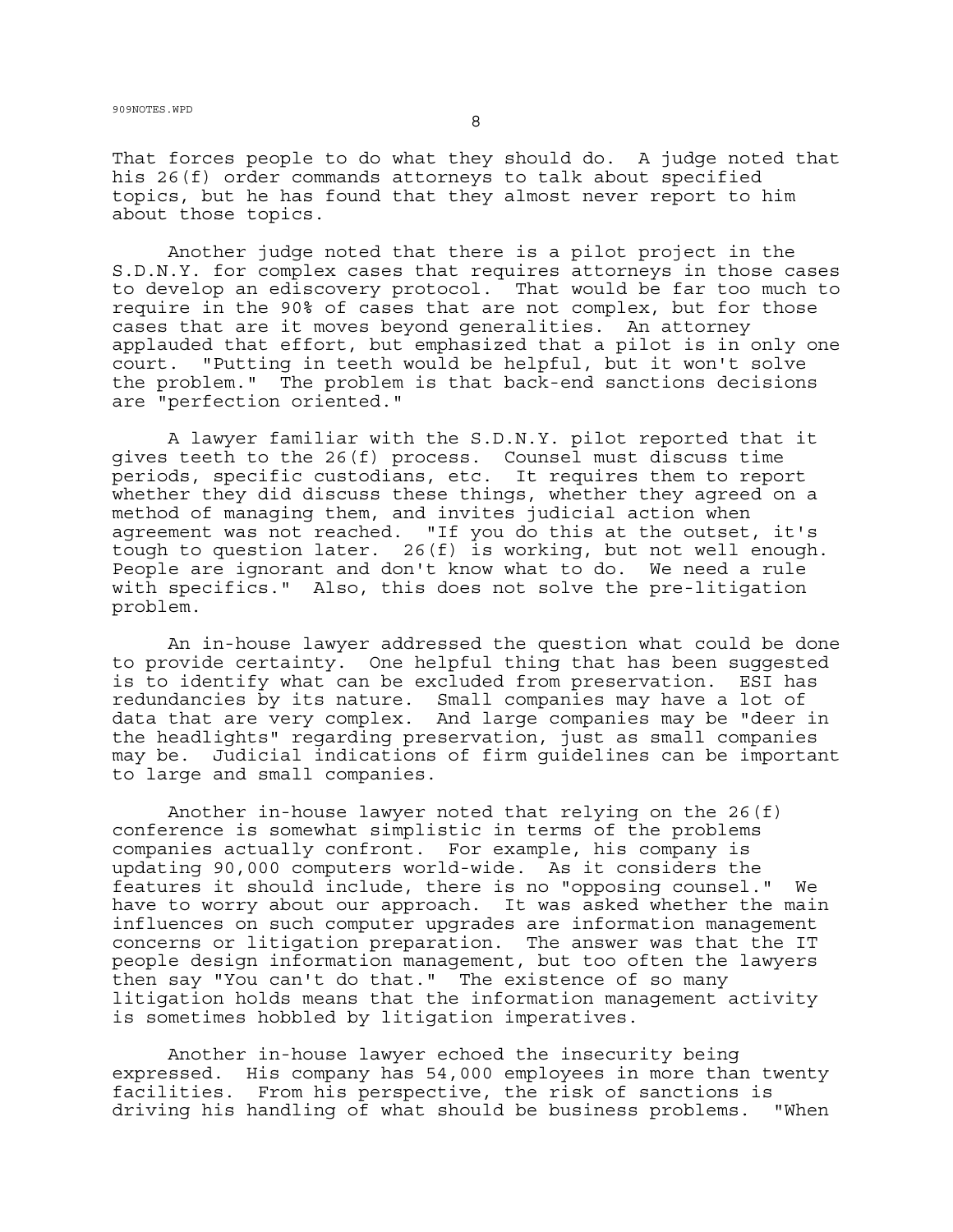I issue a litigation hold, I ask myself 'Am I doing enough.'" Plaintiff lawyers will use the ruling in every case against us. Absent an opposing party to negotiate with, should the question be whether we are willfully destroying data, or whether we have "done enough" to make sure nothing is lost? With 20/20 hindsight, it is almost always possible to imagine something more that could have been done. The standard for pre-litigation conduct should focus on whether the party intentionally destroyed evidence. Once litigation is filed, my marching orders to outside counsel are to seek a consent order, and if that is not possible to move for an order from the court. That way, the ground rules become clear early in the case. But before that can be done, we are on our own.

It was asked what a rule should say to address these concerns. The answer was that certainty as to the trigger is item no. 1. The second desirable feature is to provide assurance that, at least in the pre-litigation stage, the only thing that creates a risk of sanctions is willful destruction. But if a preservation rule is triggered by demand letters, it will actually make this problem worse.

A judge asked whether a rule could provide certainty. The response was that the trigger should be service of the complaint. A response raised a hypothetical of a hospital in which three patients die. Assuming there is some reason to believe that their treatment might be questioned, does that mean until the families find lawyers, and the lawyers draft and file and serve a complaint there is no duty to preserve? The response was to refer back to how things were ten or twenty years ago. The current dynamic involves an assumption of rampant spoliation. That is just not reasonable. In the three-death example, there surely would be efforts to keep records about the care of the patients. But in today's climate the focus too often is on whether everything was halted. Hospitals have increasingly complex and interconnected electronic records. The operation of these systems is complex, and modifying them is also complicated. To say that the system of a large hospital must be modified every time there is an unfavorable outcome would seriously hamper its operation. "I am very uncomfortable with the trigger."

Another lawyer added that there is a slippery slope problem if a mere letter triggers the duty to preserve. That could cripple the federal government, for example. The urge to enumerate a lot of specifics in a code disregards the reality that we have a common law, fact-specific legal system. We are caselaw-based, not just rule based.

Another in-house counsel urged the Committee not to let the quest for the perfect solution prevent identification of a "pretty good" solution. As things are now, we have an incredibly high preservation burden. Measures that would materially reduce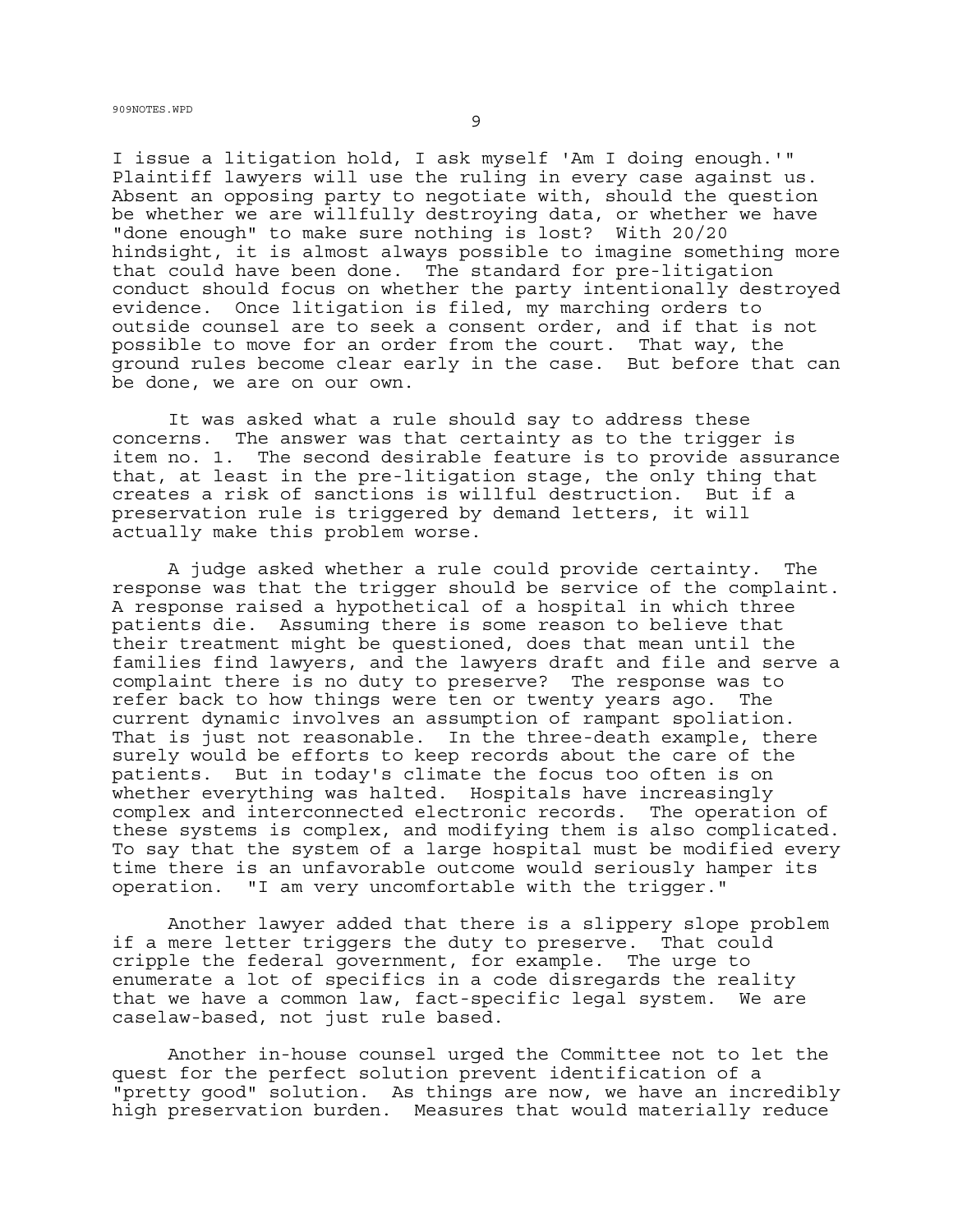that burden without being perfect could be extremely helpful. A general rule could provide that help if it provided examples even if those were not themselves "rules."

A judge noted that the rules provide a framework for decision. For example, suppose a rule that called for good faith actions. The message from some seems to be that there seems now to be a presumption of sanctions. Perhaps a presumption that certain sorts of preservation efforts are ordinarily sufficient would be helpful even in the absence of a strict rule.

Another judge called attention to the trigger standard proposed by the New York State Bar Association -- "reasonably expects to be a party to a litigation." How would that work? It is different from formal notice of a claim, much less postponing until formal service. If there are examples, they belong in the Committee Note, not in the rule.

A response from an in-house lawyer was that "Anything that gets me closer to clarity is helpful." We get subpoenas, for example. If the service of a subpoena results in a duty to preserve, that is a heavy burden. "It would bring us to our knees." Anything like that should be in Rule 45. But, prompted by a question, it was agreed that service of a subpoena results in some duty to preserve, for example the very things requested by the subpoena. The question might be rephrased in terms of whether the scope and duration of the duty to preserve are the same for nonparties served with a subpoena and potential parties.

Another lawyer reacted that such a provision "does not give us complete comfort." For example, consider a governmental investigation. Does the government have to institute a broad preservation regime every time it undertakes an investigation? Many investigations do not result in formal proceedings of any sort. Many that do reach more formal stages result in administrative resolutions. How does this clarify when the trigger is pulled?

A computer scientist observed that it was not clear what the dimensions of the costs would be. One task is to identify information. Another would be to store and preserve data. It seems that much of the discussion is really preoccupied with downstream costs such as review of the data. Privacy is also implicated by storage and retention of data. For the present, it is still unclear what this involves.

An in-house counsel offered an example: If an employee leaves, ten departments have to be involved in litigation holds. "We spend millions on this activity."

2. Effects of technology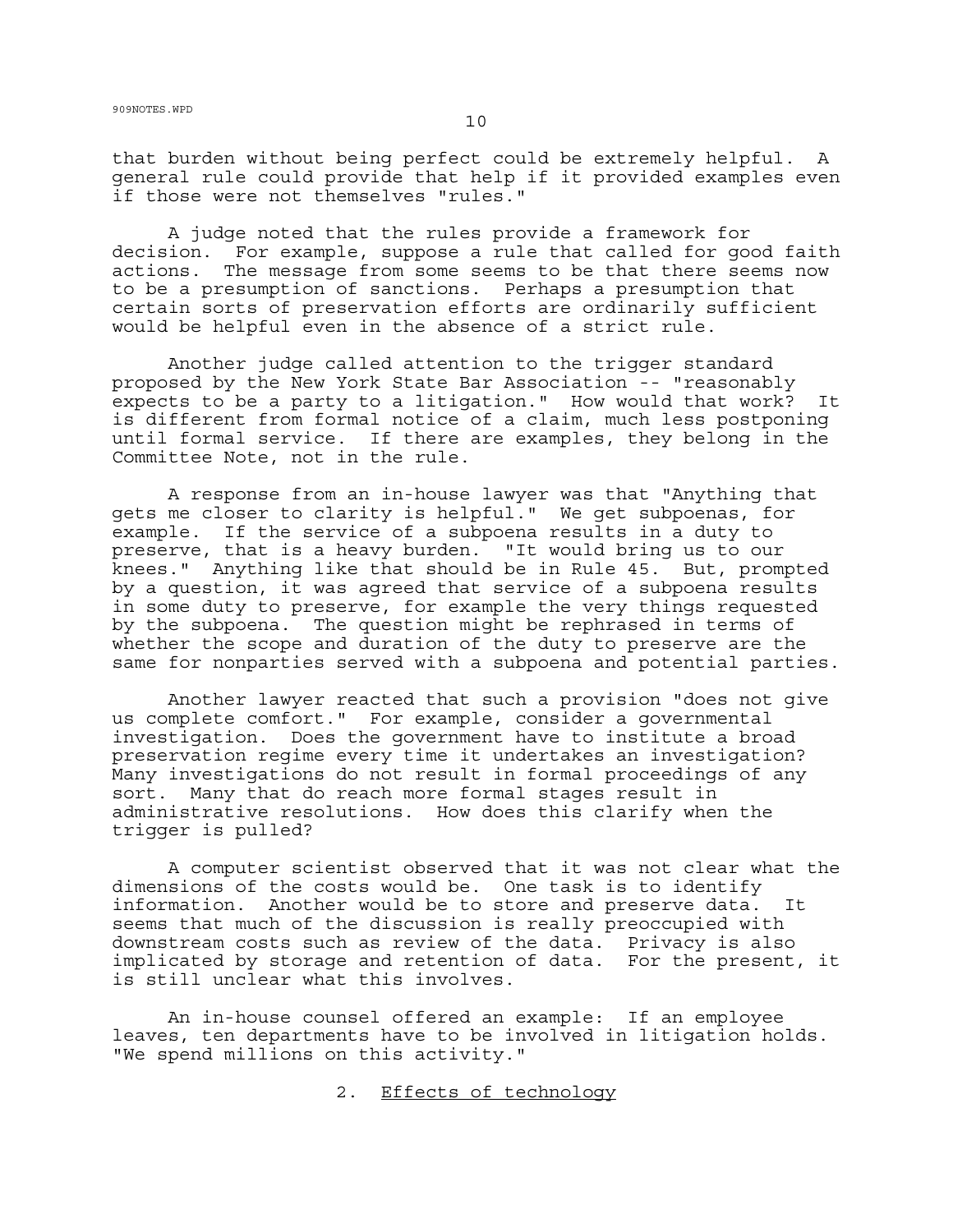909NOTES.WPD  $11$ 

Judge Campbell turned the discussion to technology issues. The goal would be to get a sense for what's coming. For example, consider cloud computing and social media. Those could be called "second generation" issues. They were not even on the horizon when the 2006 amendments were drafted. Can we forecast what sorts of further developments may occur, even if we cannot say what exactly they are likely to be? Another sort of topic that might be discussed is whether it would useful or risky to refer to technology in the rules themselves. On the one hand, that could be very useful if specificity is helpful. On the other hand, references like that could be obsolete even before the rule goes into effect, or soon thereafter.

The first participant to comment said that there seemed to be two sorts of errors embedded in the questions for the conference. First, they seemed unnecessary Malthusian. For example, in the 1890s there were predictions that cities would soon be overwhelmed by manure produced by the horses used to pull carts, streetcars, etc. Of course, alternative means of transportation meant that horses largely disappeared from cities instead. "We can't predict the future." In 2006, nobody foresaw social media. With this technology, we can't foresee anything with confidence more than six months into the future.

A second type of embedded mistake seems to result from vendor hype. Companies say they've solved the e-discovery problems when they haven't. True, there has been a lot of progress. For example, predictive coding is shaping up to be a real improvement for some specific tasks. But even that is hardly the be-all or end-all for all issues. There are inherent limits on the discussion. As a result, it makes sense to be cautious about promulgating rules. Judicial education or Committee Notes providing guidance are one thing, but not rules.

A computer scientist observed that it is not clear what is imaginary and what is real. In a way, the discussion could develop into a comparison of fantasy and possibility. Some things are clearly not possible. For example, there will not be software that can anticipate the issues in future litigation. Then there are things that are possible but don't exist now. For example, somebody asked him recently whether it would be possible to rewind a Wiki to find out exactly what it said three weeks ago. He can conceive of ways to accomplish that, but there is not presently any software that would do so. It is not at all clear why somebody would create such software. Who would buy it? Compare the document review process. It seems imminent that new methods will significantly improve the process of review of large amounts of data for use in litigation. Perhaps that might some time have an impact on an earlier phase -- the preservation phase. But it may be that it is significant because it is cheaper to preserve more material in a seemingly overbroad manner on the assumption that if litigation review becomes necessary the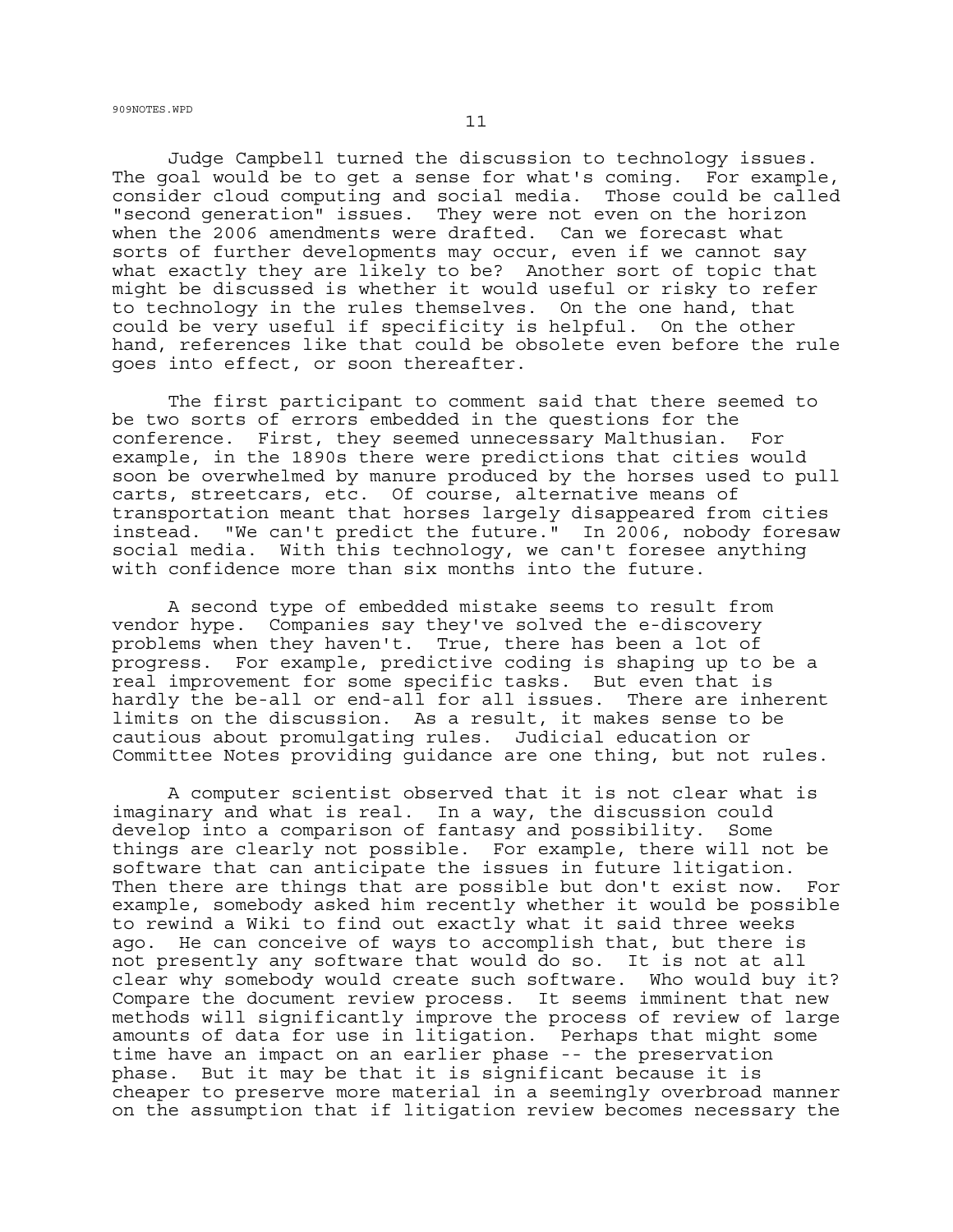predictive coding process will make that task relatively bearable.

A judge reacted: "I find this discussion terrifying." One in four cases filed in the federal courts are filed by pro se litigants. A leading example are Title VII plaintiffs. Where will these people get these new technologies? Many other cases involve municipalities. They are cash-strapped. How are they to acquire and use these new technologies? They are in the dark ages.

Another participant focused on cloud computing. The move to the cloud is likely to cause an increase in the volume of data stored because it will lower the cost of storage. Another effect is that preservation and the collection process will be more settled. Right now it is far from settled. Cloud providers and organizations are seeking their way. But by a process of evolution, this will become settled. For later phases of ediscovery, it is already somewhat true that the process is largely the same for data in the cloud and for data stored elsewhere. We can anticipate that e-discovery providers will evolve to do their job in the cloud.

An attorney reacted: "Technology is not the solution." We can't craft a rule that relies on technology. For one thing, that would shut the courts to a majority of litigants. The cost of storage is not critical, but other aspects are.

Another lawyer observed that we can make some predictions. Consider the evolution of communication over a fairly brief period of time. We have shifted from email to texting and instant messaging to social media. We can also see that there is an advantage to cloud computing because it could get easier. Maybe it would permit a search to be made on a live index. On the other hand, one has to be cautious about putting too much confidence into predictive coding. The collection on which that relies is the same as it has been in the past; it has not as yet provided a shortcut for that activity; it only solves the problem of review cost. Indeed, something like an automated enterprisewide search will probably never be possible. There are multiple systems to be used. It should be clear that putting technology into a rule would not make sense.

Another lawyer noted that it seems many think that "feasible" means the same thing as "reasonable." As soon as a technique (perhaps a costly one) is invented to accomplish a task, it seems that we are expected to buy and use it. Shouldn't the question, instead, be whether it is unreasonable not to use it? For example, it is important to consider whether the new technique fits in with your existing infrastructure, and whether it is commercially available at a reasonable cost.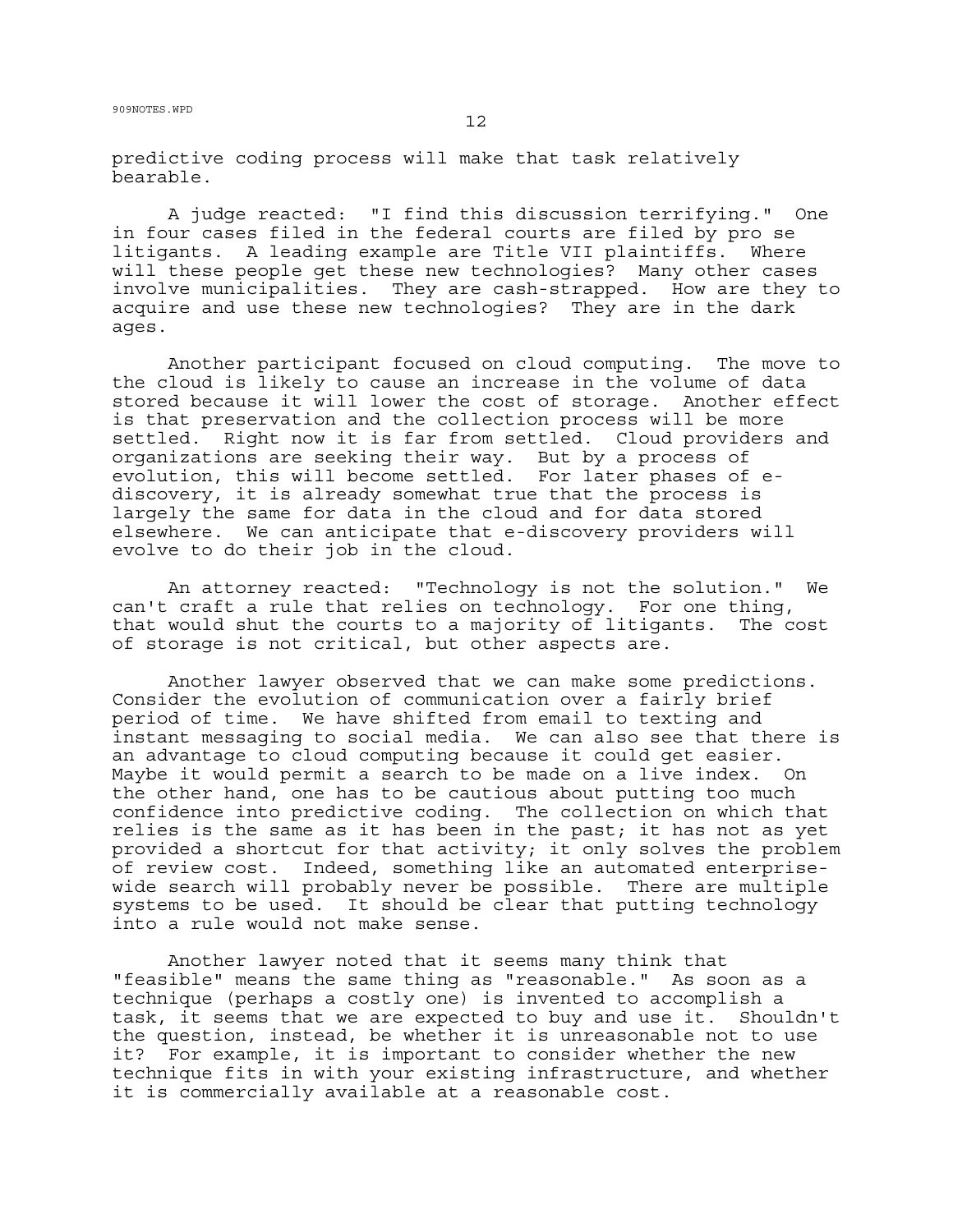<sup>13</sup> 909NOTES.WPD

Another point is that the conflict about what can and should be done is real now, and not just for big companies. The attitude of those outside this country reinforces this point. Other countries have blocking statutes and privacy directives that do not fit with our attitudes about broad discovery and aggressive preservation. Multinational companies can be caught between a rock and a hard place. In most of the world, anyone referenced in ESI is regarded as an "owner" of that information, possessing legal rights over preservation and sharing of the information. This sort of problem is not limited to large multinational entities, however. Mom and pop enterprises that market their wares through the Internet might have to confront it also.

This discussion prompted a question: What should this Committee do with these international implications? It is true that the rest of the world has a very different attitude, but the Supreme Court in the *Aerospatiale* and *Societe Internacionale* cases seemed not to consider those factors dispositive or perhaps very important. Given those directions from on high, how should the Committee handle the international attitude toward American discovery? The rest of the world may regard us as cowboys, but the Supreme Court may be telling us that we are supposed to proceed that way.

A response was that it would be helpful to clarify our sensitivity to these issues. A statement of the U.S. judicial system about the validity of the concerns of other countries, or at least a recognition of the difficulties these concerns can cause U.S. companies, would be helpful. But another lawyer cautioned that touching on the international realm in the rules could raise a lot of concerns. "This is a completely different dialogue from the one we have been having."

Another participant noted that in Australia the problems are the same as here, and another added that in the UK they are looking to us for guidance. A judge noted that the heightened concern with privacy that has emerged in some other countries might fit into a consideration of what is reasonable for litigants before U.S. courts. That is different from adopting or importing the non-U.S. attitudes into the U.S. court system. That observation prompted the reaction "Yes, that's the idea" from the participant who originally voiced the concern. In addition, it might also be useful to consider the possibility of a stipulated protective order regarding the handling of data, and how it would be preserved. That could provide comfort.

Another lawyer noted that the European view seemed to focus on "processing." Would that include preservation? An response was that it would. The first lawyer reacted that it could lead down a slippery slope to put it into a rule. Frankly, there is reason to worry that companies that don't want to provide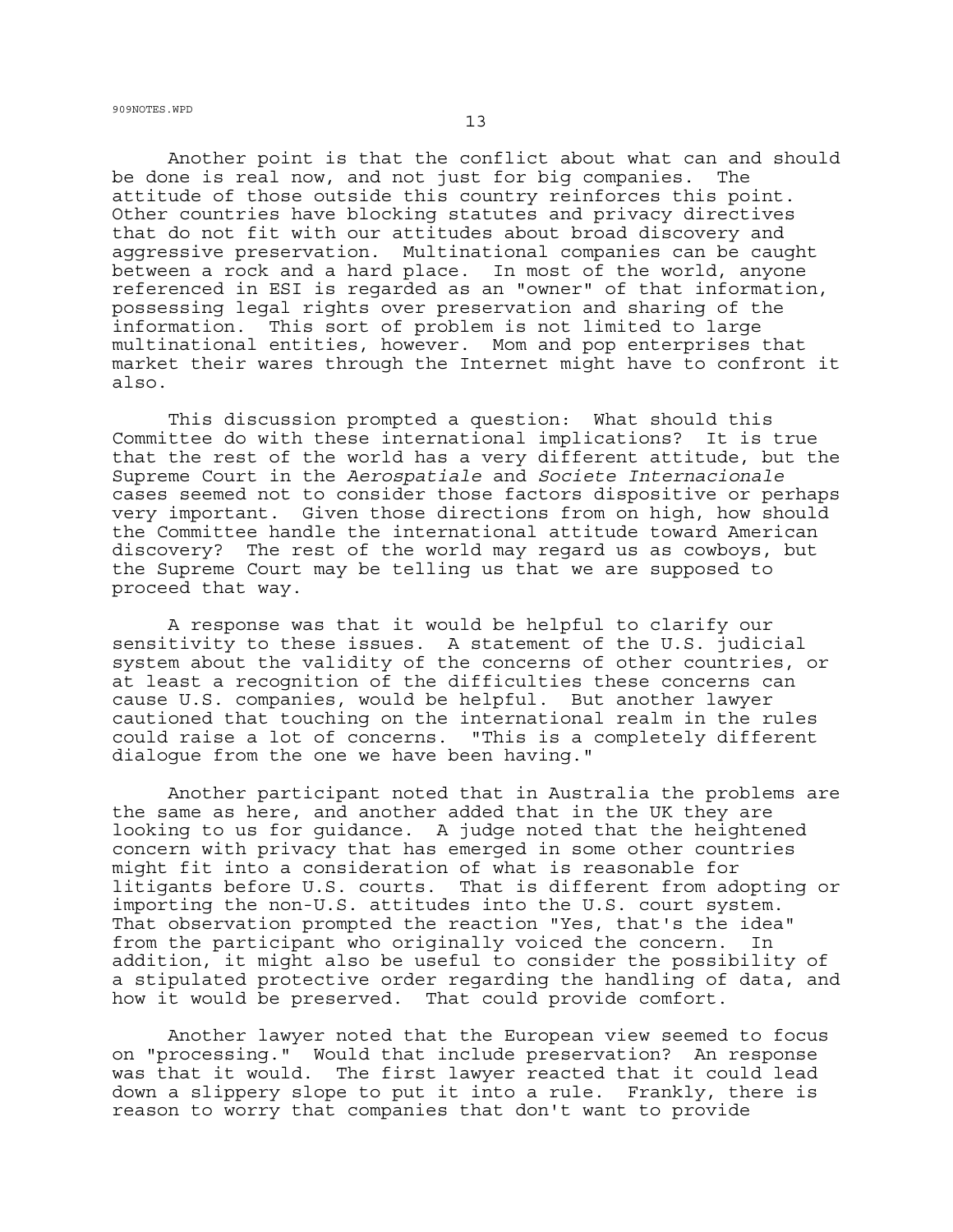discovery will use these foreign attitudes as an excuse for not doing what they don't want to do. We must be very careful about creating another hurdle to permitting traditional U.S. discovery.

Another participant observed that there is a thread running through this discussion: Technology has changed something that the rules address -- "possession, custody, or control" of information. That has long been in the rules, and although there have been areas of controversy it seemed relatively straightforward with hard-copy materials. But with the cloud, things are different. The reality is that the "possessors" of data don't have as much control over it as in the past because the cloud providers wield much control. Small entities and individuals are in no position to insist on the arrangements they prefer. Perhaps the best way to regard the situation is that everyone is on the grid when linked to the cloud. But can you preserve your Facebook page exactly as you want to? To ask somebody to preserve could be asking a lot. "Can you tell Google to keep all the data?"

A judge reacted that this comment was "spot on." The reality is that, even though it is "your" data, it may be that you can't control it or get it. Beyond that, it seems that there is no technological solution right now, and no way to foresee whether there will be one sometime in the relatively near future. These are the reasons for problems of scope and sanctions. Consider the entity that has 65,000 computers. It also has to worry about smartphones, home computers of employees, tablet computers, the cloud, and the Stored Communications Act. The problem has grown a great deal since e-discovery first became a focus of the Committee. Now there is also a concern about stifling innovation. Small companies may have to spend a lot to deal with this. All companies may be deterred from adopting innovative business methods because of preservation imperatives. A question was whether many of those difficulties would still exist even if a rule could strikingly ease the burden resulting from preservation for use in litigation. There are lots of other preservation directives, and other reasons to preserve not tied to legal directions to do so. The problem won't go away even if we devise a perfect solution to our part of it. The response was that clarification would still be a major step to deal with a major portion of the overall problem.

Another participant said that the merging of corporate and personal media has already emerged. Companies are turning to social media to market their products. Employees are using social media at work and to communicate with others at work. It is possible that companies could be thought to have a responsibility to guard against harassment via social media. Another example involves logs of Internet or social media activity. Those particularly present privacy issues.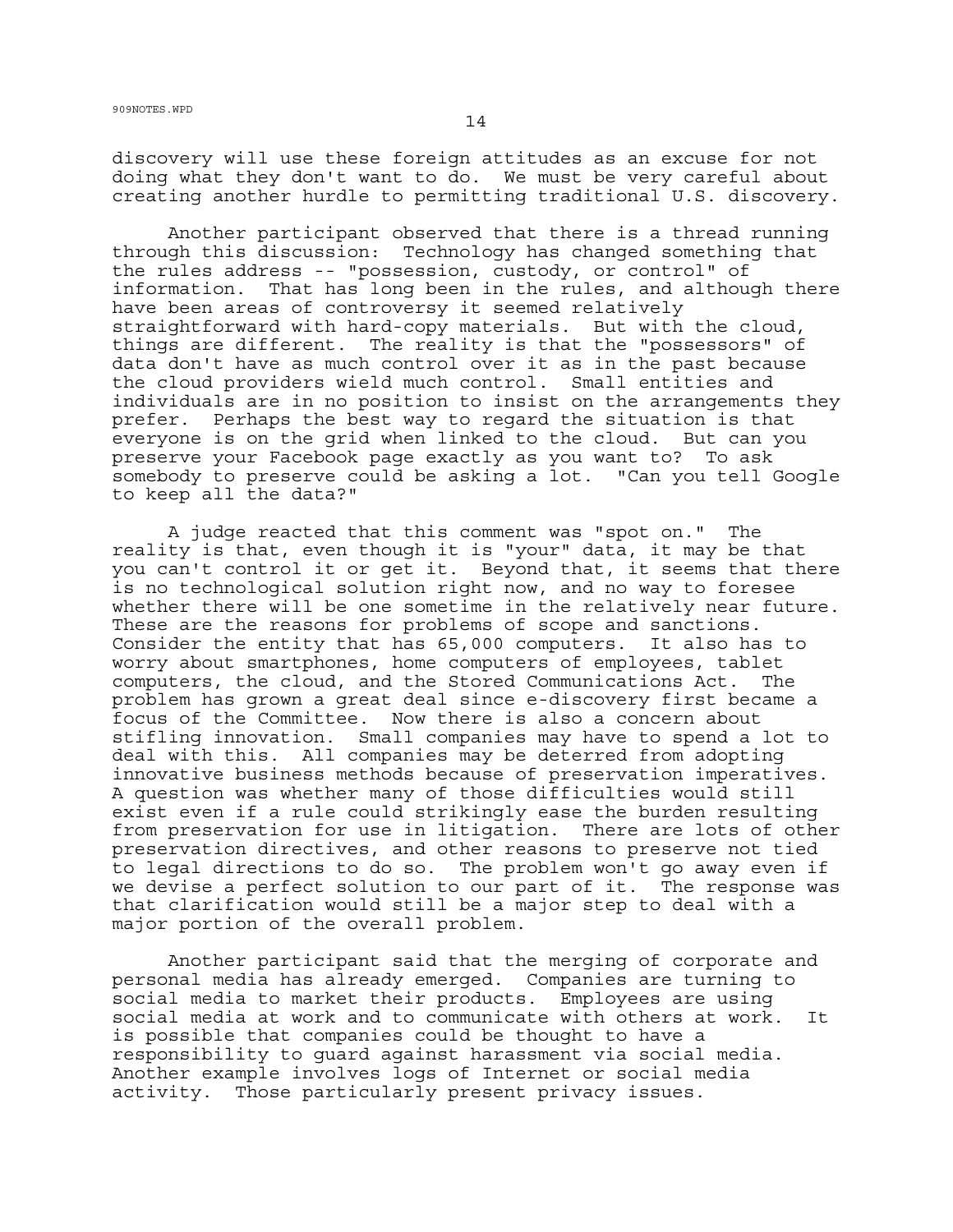Returning to the "possession, custody, or control" issue, a judge asked whether the need is to rewrite the rules or educate ourselves on the new realities. In 2006, the conclusion was that the rules' term "document" did not capture the variety of items - - such as a dynamic database -- that are included within "electronically stored information." Perhaps developments since then show that refinements are necessary in the notion of "possession, custody, or control." A reaction was that this might open Pandora's box. As things now stand, the rules' concept is held to extend pretty far. On the one hand, we need to keep pro se litigants in mind; they really don't control their own information infrastructure. On the other hand, modifying the concept of control might raise many issues about many sorts of material are sought by a Rule 34 request.

A reaction is that control is a different issue. Courts may assume that you own the data. But we are hearing that you can't really get at it. Instead, you have to get a third-party provider to go along or do what you want done. The response was that in South America, the law says that if my name is on data, I am the owner of it. That is yet another perspective that might bear on "possession, custody, or control."

Another participant observed that social media have further complicated these matters. They are relatively new. But larger corporations are adapting quickly to their emergence, and they increasingly have their own social media sites to market or pursue other corporate objectives. A question was whether this could also implicate employees' social media sites. For example, is it possible that employees might communicate with each other about work via their Facebook sites? The answer is that such things do occur.

A judge asked whether there are clear distinctions between the employer's social media sites and the employees' sites. The response was that it is not clear. Many would say that the content is what drives the decision whether this is company or personal.

A lawyer asked a question prompted by the responses to the Sedona survey: Do we have the technology today to do a better job of records management that will aid preservation?

One response cited electronic medical records; the increased facility there focuses on providing medical care. Another response was that good information governance was foremost. There is surely no rush to delete data. For one thing, there are lots of regulations that require preservation. But we want to encourage saving the right things. Consider financial services. FINRA regulations provide a number of specific directives. But with changing technology, things may be cobbled together in a somewhat happenstance manner. Retrofitting technology is tough.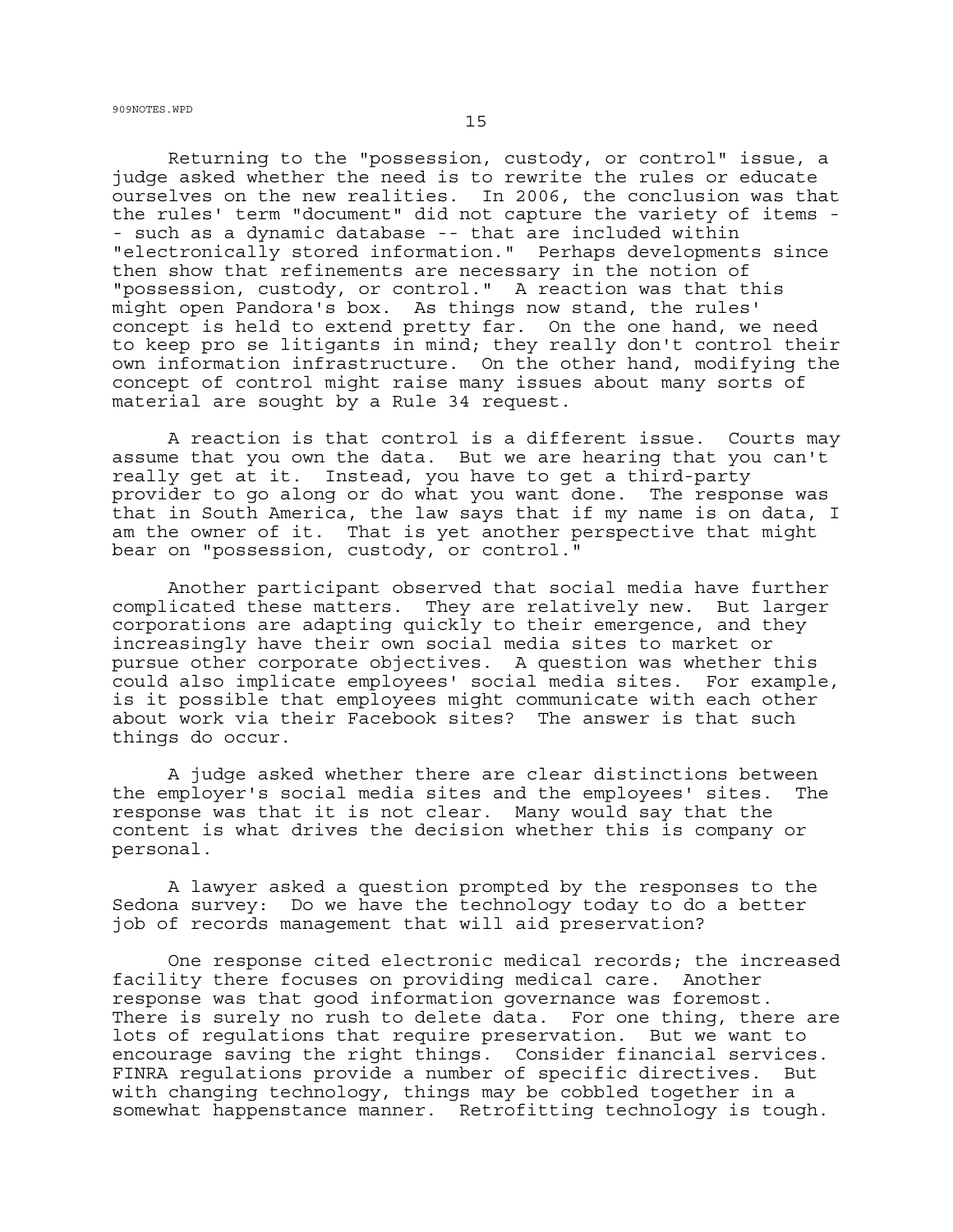Thus, a 1990 system may have cloud computing "bolted onto it." These arrangements are designed to achieve business purposes in a cost-efficient manner. The legal department shouldn't dictate IT standards.

A lawyer noted that you really can't separate technology and preservation from scope. We go far beyond asking people to preserve the evidence they will use, or the essential evidence. The real problem arises with records that are largely useless stuff. That prompted another lawyer to emphasize that it is important to keep in mind that information is lost without fault but not on purpose. Consider, for example, a smart phone. Assuming that the owner of the phone takes precautions to avoid intentionally destroying important information, that does not protect against losing the phone. But under the view of some courts, negligence can be sanctioned. That prompted a judge to note that, if the cell phone is dropped in the ocean that probably does not lose most of the data, which is in the possession of the provider. A response to that was that with a PDA the data are in the device, not in the phone company. A further response was "You are both right. Some data are on the PDA, but not on a cell phone. It depends on the nature of the device."

This discussion prompted the recognition that service providers are frequently subpoenaed for information of this sort. Cellphone information may show where the person being investigated for a crime was at all moments, for example. A judge noted "I sign 30 orders a day for this sort of information." Another judge noted that Google has to separate the information-provider aspect from other activities. A lawyer noted that this discussion is more about e-compliance. But the tools for that task are presently limited. The technology companies are not delivering them.

## 3. Rule Approaches to the Problems

The third topic focused on the various approaches to possible rules outlined in the materials for the conference. One was an effort at a highly detailed enumeration of preservation responsibilities. The second included a more general catalog of preservation provisions, to a certain extent as an effort to capture some approaches derived from caselaw. The third did not include any provisions on preservation but instead focused solely on sanctions, keying on reasonable behavior and inviting consideration of a variety of factors in making that reasonableness determination.

A lawyer with long experience addressing preservation rulemaking issues began the discussion by reporting that many had discussed these problems frequently. The starting point was the idea of a litigation hold, recognized in the Committee Note to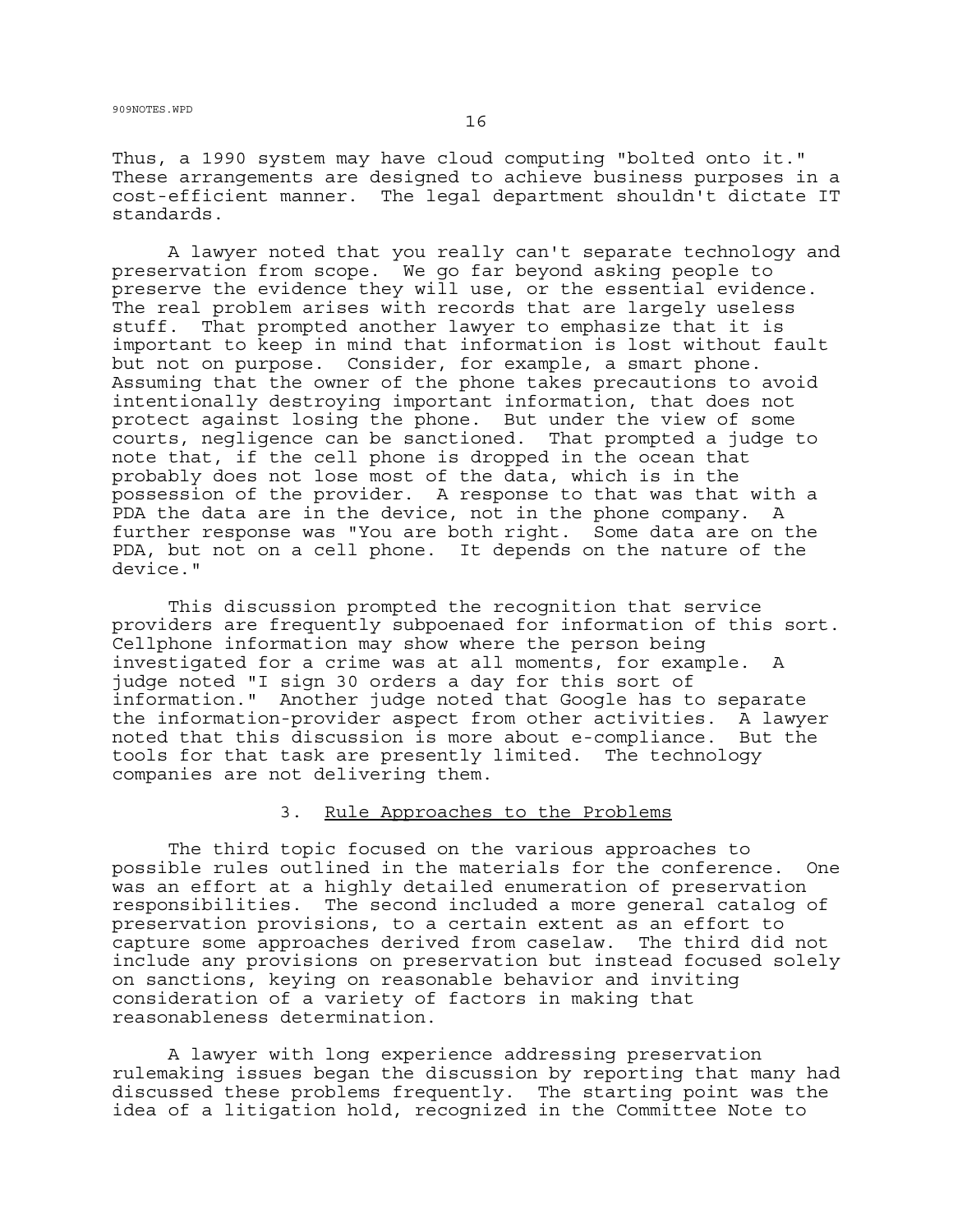Rule 37(e) as adopted in 2006. Today's discussion shows that many companies are being very aggressive in calibrating their holds. Some people, on the other hand, are taking risks. Meanwhile, it seems that in terms of discovery cost a small portion of the cases (about 5%) are the big problems. Perhaps one should stand back and look at the rest of the cases. For them, strengthening Rule 26(f) is not the answer, and technology seems to hold no promise of providing the answer.

The basic problem is that good faith is not certainly sufficient to avoid sanctions, causing angst and uncertainty. The solution is twofold. First, allow the caselaw to develop. The decisions are increasingly careful and consistent. Although they are not totally in accord, they are moving coherently in a helpful direction.

Second, revisions to Rule 37 would be a good way to deal with the angst. But Rule 37(e) is too cautious and limited. It should be broadened to deal with all information. It should focus on bad faith. The version of the rule recently adopted in Connecticut is a good example of doing that; sanctions are forbidden where the party has acted reasonably or in good faith. Meanwhile, the current rule's limitation to sanctions "under these rules" should be eliminated because it provides no limit on sanctions under the court's inherent power.

This sort of approach would not attempt to address preservation explicitly by rule provision. Dealing with things like the trigger begins to go down the slippery slope of telling people how to run their businesses. "I'm terrified by the proposed specific rules on trigger." If you must have rules directed to these "front-end" matters like trigger and scope, couch them in terms of reasonable conduct, done in good faith.

A judge agreed that specifics would not be appropriate in a rule, but thought that more general provisions about preservation could profitably be considered. For an example, see the New York State Bar Association proposal beginning on p. 36 of its submission. This model is simple and elegant but does not create the risks that would flow from providing specifics.

The judge would not, however, limit sanctions to cases of willful destruction. If that were the standard, why would anyone have any incentive to preserve? Ignorance would produce bliss, if allowing deletion without knowledge of the contents were a complete defense to sanctions. Instead, the N.Y. State Bar links the level of culpability to the severity of the sanctions. This would be desirable and constructive.

Such a rule would foster national uniformity, which is important. There might be an *Erie* issue because there might be an argument that state law cases in federal court must be handled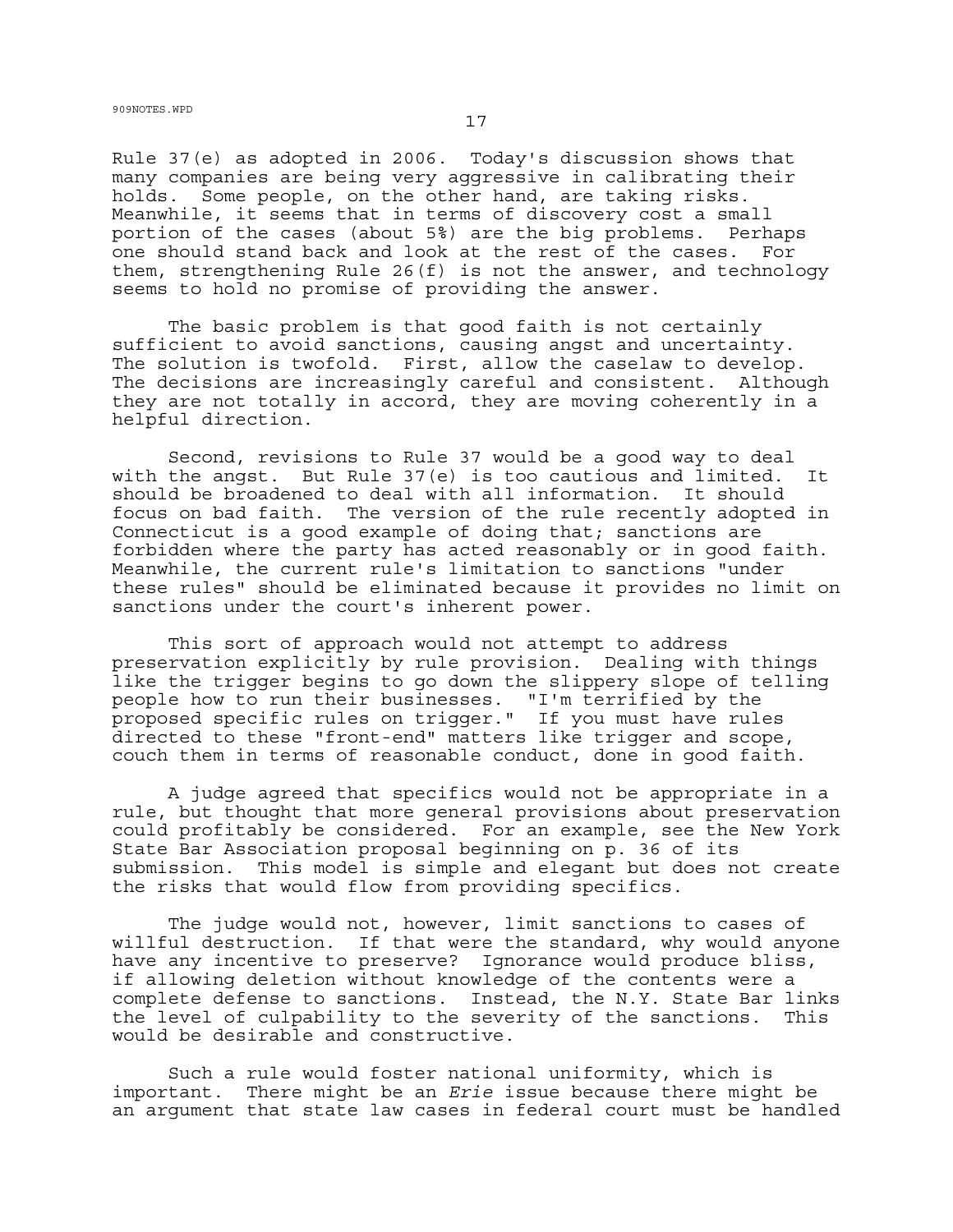under state preservation rules. But that should not weaken the effort to develop rules on preservation and sanctions.

Another judge noted that the scope of preservation would have to be at least as broad as the scope of discovery. It would be bizarre to say that one could defeat discovery by destroying material reasonably foreseen to be within that scope.

A lawyer urged that Option 1 should be pursued. The goal should be to provide guidance and take the question out of the caselaw, which has left lawyers and clients with too many serious questions lacking clear answers. There should, at least, be specifics on the trigger, the scope (which should be limited to material that is "relevant and material"), and sanctions. That prompted a question about the second element. How would one make a determination what is not only relevant but material before a suit is filed? Wouldn't that depend on what claims are made, and what allegations are made in support of those claims?

A judge asked why trigger should be included in a rule. The RAND report says that the companies RAND talked to found the trigger clear. Others have told the Committee the same thing. Why address it in a rule?

The response was that the current law on trigger is indeed understood, but it is not the right standard. "At our company, 40% of our holds are not about active litigation." The trigger should be limited to situations in which there is a "reasonable certainty" of litigation. A question returned to the example of the hospital in which three patients died. Would that make litigation reasonably certain? If so, would it also be reasonably certain with regard to EEOC complaints? Only a small percentage of EEOC complaints are followed by suit. And even hospital incidents involving patient death and possible mistakes in treatment may not result in suit.

Another attorney reacted that "You don't need clarity. The problem is that you don't like the current law. This is not an effort to clarify the common law." A judge offered an example: A patient was to have an appendectomy, and instead her kidney was removed. Would it then be reasonably certain that suit would follow? Won't the hospital want to make a special effort to keep all records about this medical procedure?

A plaintiff lawyer offered the example of a plane crash. Under the Option 1 standard, when can the airline or plane manufacturer hold a "shredding party"? There really is not a problem with the trigger caselaw. "I contacted a defense employment discrimination lawyer, expecting to be told this was a problem. But I was told it is not."

An in-house lawyer responded that the "shredding party"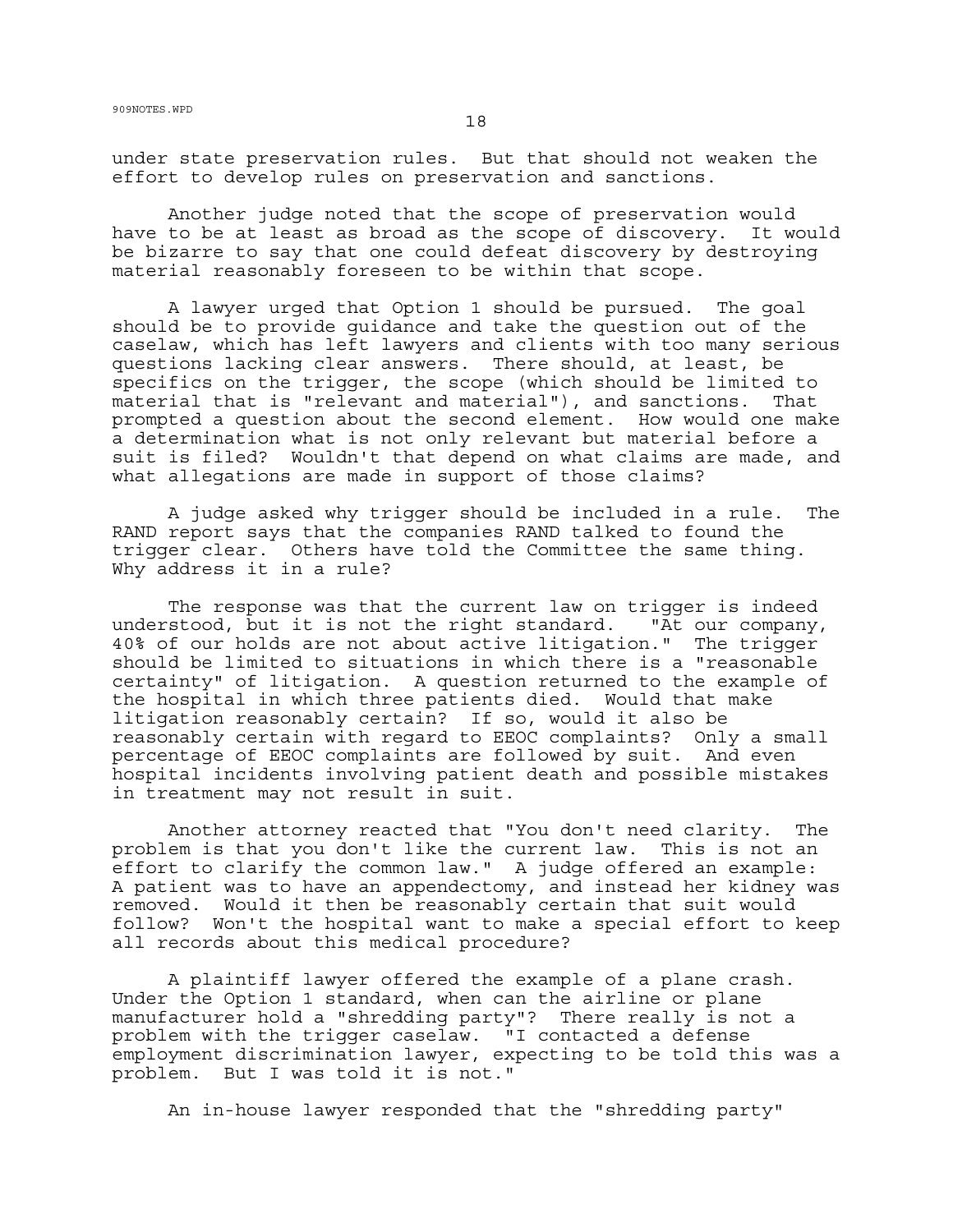example is off the mark because it could not be justified in light of the precipitating the event. This is not a situation in which the normal information management activities of the party are continued. Instead, it is a change in practices prompted by the event. That should be the focus -- when should the normal preservation practices be modified? That is consistent with the Committee Note to the 2006 amendment to Rule 37. "I agree that it is problematical to itemize." But the New York Bar's proposal is an improvement. The problem of settlement is a confounding one that probably cannot be solved. What if I'm in settlement negotiations and think there's a 95% likelihood that we will settle? Can I then authorize the deletion of the pertinent information? "I like my chances under a rule that emphasizes the possibility of litigation, not just a dispute."

One area that is ripe for specifics, however, is scope. There is a big problem with standards. One could look at it as involving the range from the minimum to the maximum. The minimum would be the key information that any entity would (after trigger) realize is crucial to maintain. The maximum, on the other hand, could include a wide range of materials having only a distant relationship to the present dispute. For example, a familiar dispute in employment discrimination cases is discovery of information about the employment experience of other employees. How does a company determine which other employees' records should be retained because a given employee is disgruntled about an employment decision? A lot of comfort could come from a rule that delineated at least a default guideline such as 10 custodians and a two year limit.

Regarding sanctions, this issue has brought forth a lot of emotion. From the defense side, it is urgent that serious sanctions be limited to situations in which there is clear bad conduct. In conjunction with that, another idea to be considered is authorizing an immediate appeal of outcome-affective sanctions. Then plaintiffs could make a decision about whether they wanted to risk delaying their cases for a considerable period to seek such sanctions.

Another lawyer with a defense background reported that in 38 years of practice he had never encountered conduct like what the plaintiff lawyers fear -- deliberate destruction of evidence. Based on this experience, he feels that the regime of affirmative preservation duties that are becoming more and more exacting is not justified. The FJC study proves that spoliation is not a rampant problem. To accomplish this improvement, there should be two foci:

(1) It is unlawful for an entity to destroy evidence within its retention period with the intent to make it unavailable to the adversary in litigation; and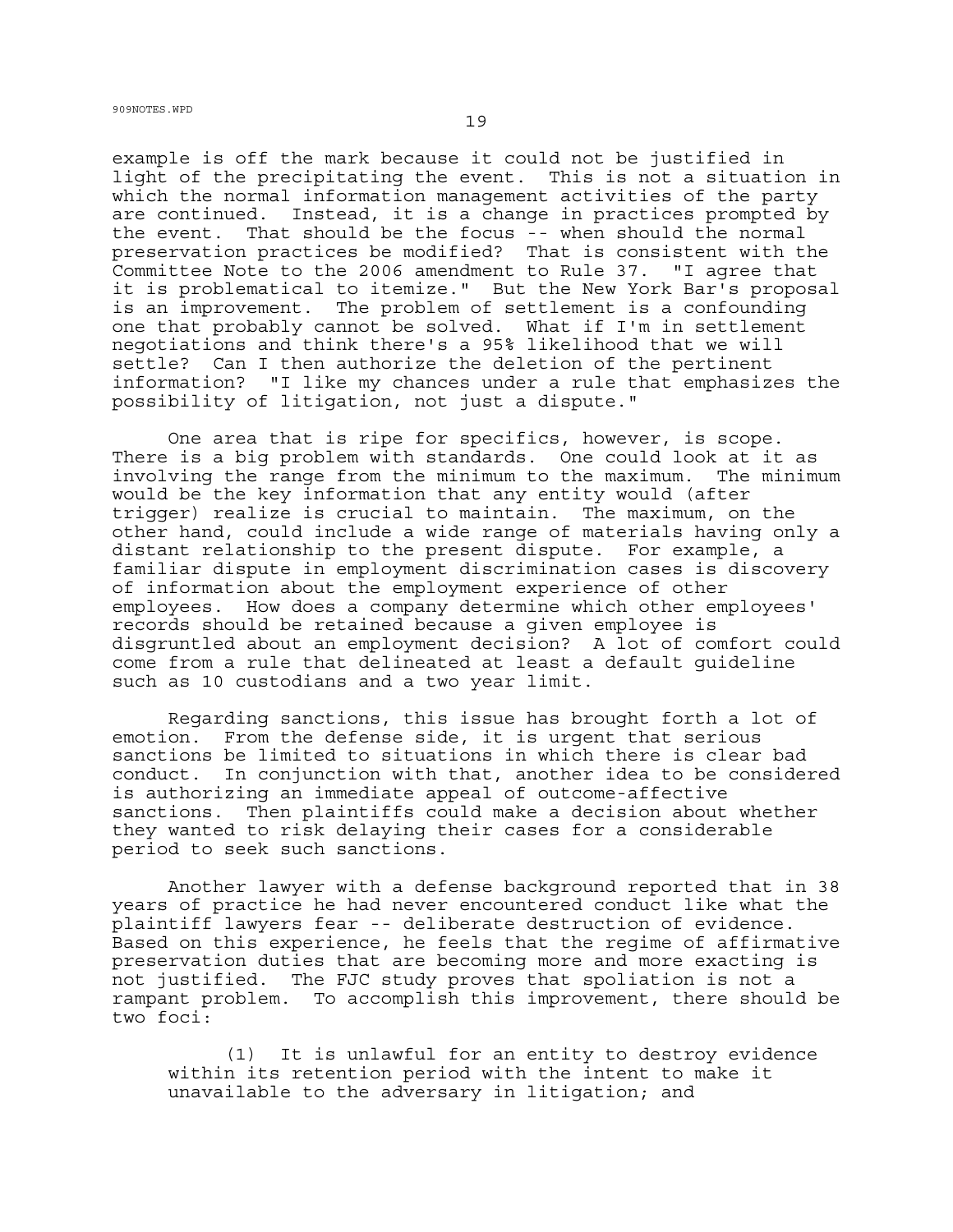(2) The trigger is the service of a complaint. This is the right trigger because Rule 11 and possible malicious prosecution liability recognize that the actual filing of a complaint in court is a serious action. Only then should the serious and costly burdens of preservation attach. On the plaintiffs' side the analogy would be to trigger preservation "when you begin to draft your complaint."

The problem has been that the caselaw has been made in bad cases, but these are all aberrant. Generally, companies behave as they are supposed to behave. Once the complaint has been served, the defendant can determine with some confidence the scope of the dispute.

It was asked whether it would be sufficient to insist on a reasonably specific letter demanding preservation and articulating the basis for the claim, not the service of a formal complaint filed in court. Then the company could make the requisite determination. The response was "Then why not go with the filing and service of the complaint?" At the same time, every company should have a clear policy: "Never destroy documents for the purpose of removing evidence."

A plaintiff lawyer reported having sent letters after service of the complaint that prompt a reply saying "We'll do what we have to do." Even then, defendants will not explore reasonable preservation regimes. Although there are not a lot of shredding parties going on, the automatic deletion systems keep operating. Plaintiffs do not immediately hire lawyers, and lawyers don't immediately file suit. This approach would curtail needed preservation. And a very specific rule would not work for lots of cases. For some cases ten custodians would be too many. For many big organizations, it is too few.

A reaction was to ask whether there is any adverse consequence for sending a preservation letter that is grossly overbroad. "We get totally unreasonable preservation demands all the time." One answer was that the company writes back and says "Here is what we will do." If it does that, and that preservation is reasonable, that should weigh very heavily in any later determination whether it has preserved properly. Another response was that one could liken this to a "tort of wrongful preservation demand." That might be more than a rule could provide.

Another defense-side lawyer urged that it would be desirable to specify in a rule how many custodians are to be affected, and the nature of the data that must be kept.

A plaintiff lawyer disputed the wisdom of presumptive numerical limitations. True, those do exist in some discovery rules, but when they are not appropriate to a case one can ask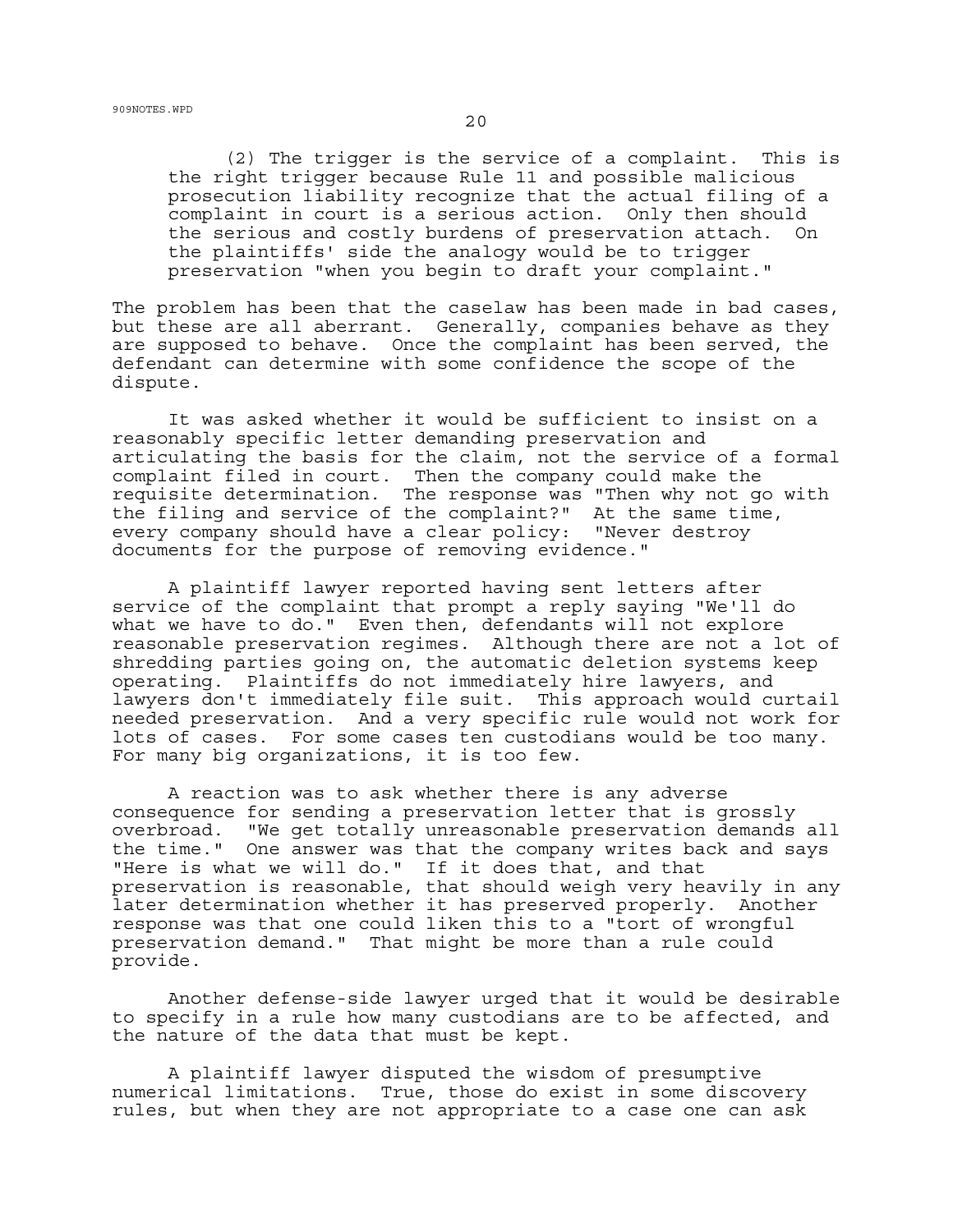909NOTES.WPD  $21$ 

for more and, if necessary, go to the court. In addition, with regard to number of custodians, this idea disregards reality. The number is only one consideration; the identity is another. "I spend two or three meetings with defense counsel deciding which custodians are key. You have to review an organizational chart to make this determination."

Another plaintiff lawyer urged that presumptive limitations should not be favored. For example, the proposed two-year limitation on preservation cannot easily be tied to statutes of limitation for they vary from place to place. Beyond that, focusing on the service of the complaint seems inconsistent with the thrust of the *Iqbal* attitude toward pleadings. In order to get the necessary information saved, counsel may feel it's necessary to file and serve sooner.

An in-house lawyer reacted that the burden on a potential defendant should not be imposed on the basis of a demand by somebody who has no Rule 11 obligations. Maybe that was fine in the hard-copy era, but "the universe has changed due to the explosion of data."

A judge noted that it is important to keep in mind that ultimately the duty to preserve is owed to the court. There is at least an argument that the action of the plaintiff in sending a preservation letter or serving a complaint does not change that duty.

Another judge pointed out that there are plenty of statutes that require some sort of exhaustion before filing and service of a complaint. Should the preservation period not start because the plaintiff is satisfying such a requirement? Another judge offered an example: An employee files an EEOC claim, and the employer has a 90-day automatic deletion program for email. Should failure to preserve email about the situation leading to the EEOC claim be regarded as intentional destruction? A defense-side lawyer responded that it would not be permissible "if you know that it will be deleted."

Another judge reacted to the discussion by asking "Do we need a rule change, and if so now?" It's been less than five years since the 2006 changes went into effect. They were a great service, but absorbing any set of rule changes takes time. The effects of those changes have not yet been fully felt. It's dubious to try to make practitioners absorb another set of rule changes. Besides that, it's really too soon to know what should be put into a national rule. Right now, the fact there is some diversity is really a good thing; the differences in approach are stimulating thought and analysis. But that process of refinement of the law by the common law method is much advanced already. This reality is brought home by a review of the very thorough memorandum prepared by Andrea Kuperman. That shows that "the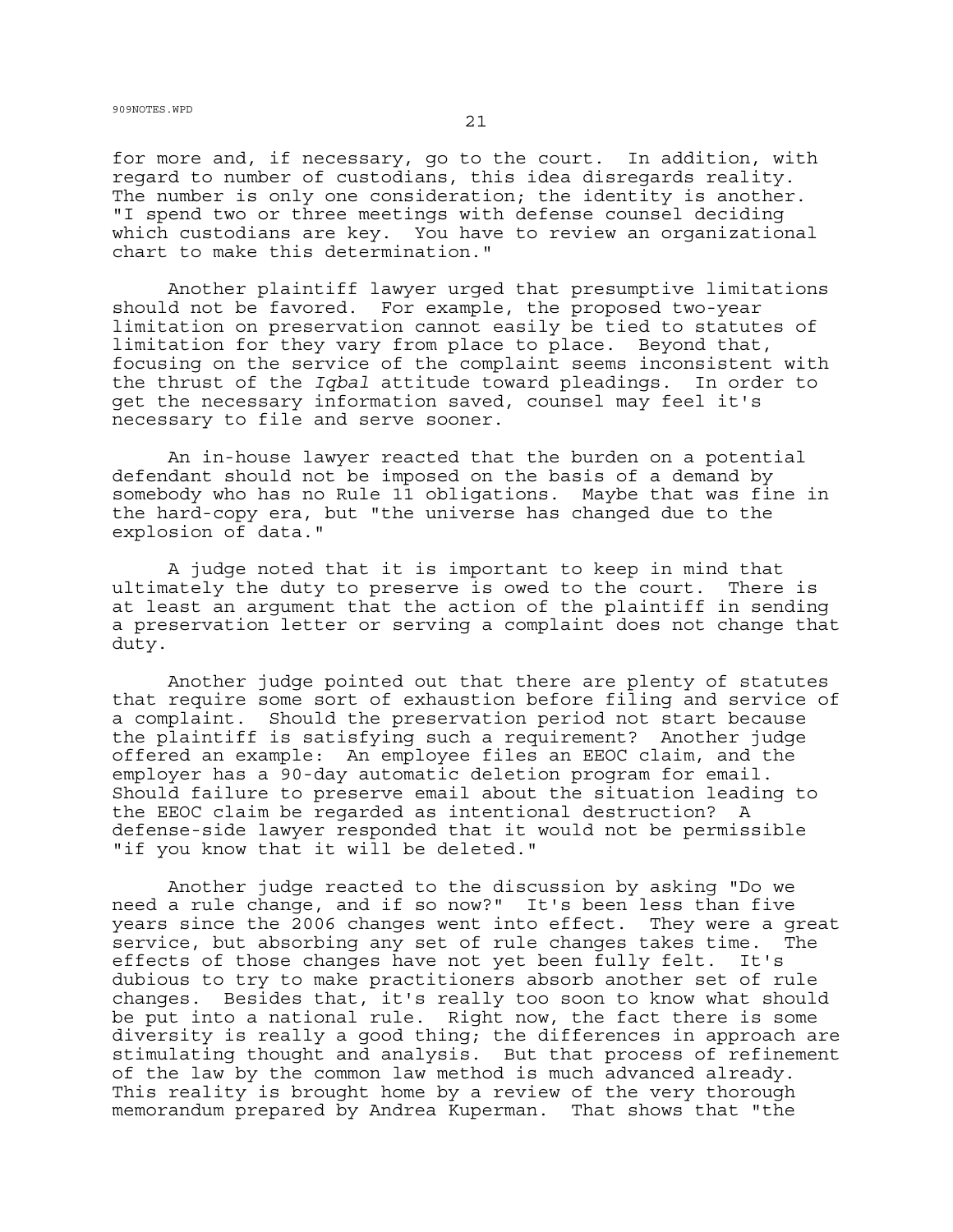courts are getting it right." There may be a couple of outlier decisions, but 98% of the judges are doing what we want them to do.

Another judge noted that the rules process itself takes several years and serves as a further learning process. Meanwhile, there is some force to the view that we are not really trying cases any more. And it seems that preservation is touching many things; perhaps it infects the entire litigation process. We are told that the differences in standards that remain are a significant source of cost and delay. It seems at least arguable that interpretations of "reasonable anticipation" of litigation are too disparate, that scope determinations may sometimes seem arbitrary, and sanctions practice could be improved by explicit recognition that reasonable, good faith actions are protected against some more serious consequences.

An in-house lawyer emphasized that the proportion of problems that actually get to a judge for decision is quite small, and these are "extreme" situations, which provide limited guidance for other situations. What the cases show are either defendants who are odious or plaintiffs who are flagrantly overbroad. But we don't have the time to wait for the common law process to proceed. "In 18 months it will be out of control." We now need at least a safe harbor.

Another lawyer urged that there is an "absolute need" to "separate fear from fact." Sanctions are very rarely sought. What is the problem? I agree it's too early to consider rulemaking. We also need a better grasp of how much effect there really is on pre-litigation behavior. There are lots of other preservation regimes besides the one we are discussing. Whatever we do, companies will not be free of many legal requirements to preserve information. Regarding triggers, any specifics produce clear problems. No one size will come close to fitting all. Even a suggestive list is difficult and dangerous. Moreover, there is always the question whether such efforts will supplement or supplant other legal regulation of information storage. There are embedded problems of conflict with myriad statutory and regulatory provisions, and also questions about possibly curtailing inherent authority on this duty that runs ultimately to the court. The Committee should consider very seriously the potential impact on the 99% of cases in which no sanctions problems surface before venturing into this area.

A judge urged that the Committee keep separate the "scope" and "limits" questions. The last time the Committee looked at Rule 26(b)(1) scope of discovery, it began a 20-year debate that resulted eventually in a rule change in 2000 that arguably did not produce much change after generating vehement controversy. The practical utility of limits as tools to get a handle on problems, on the other hand, seems to hold sufficient promise to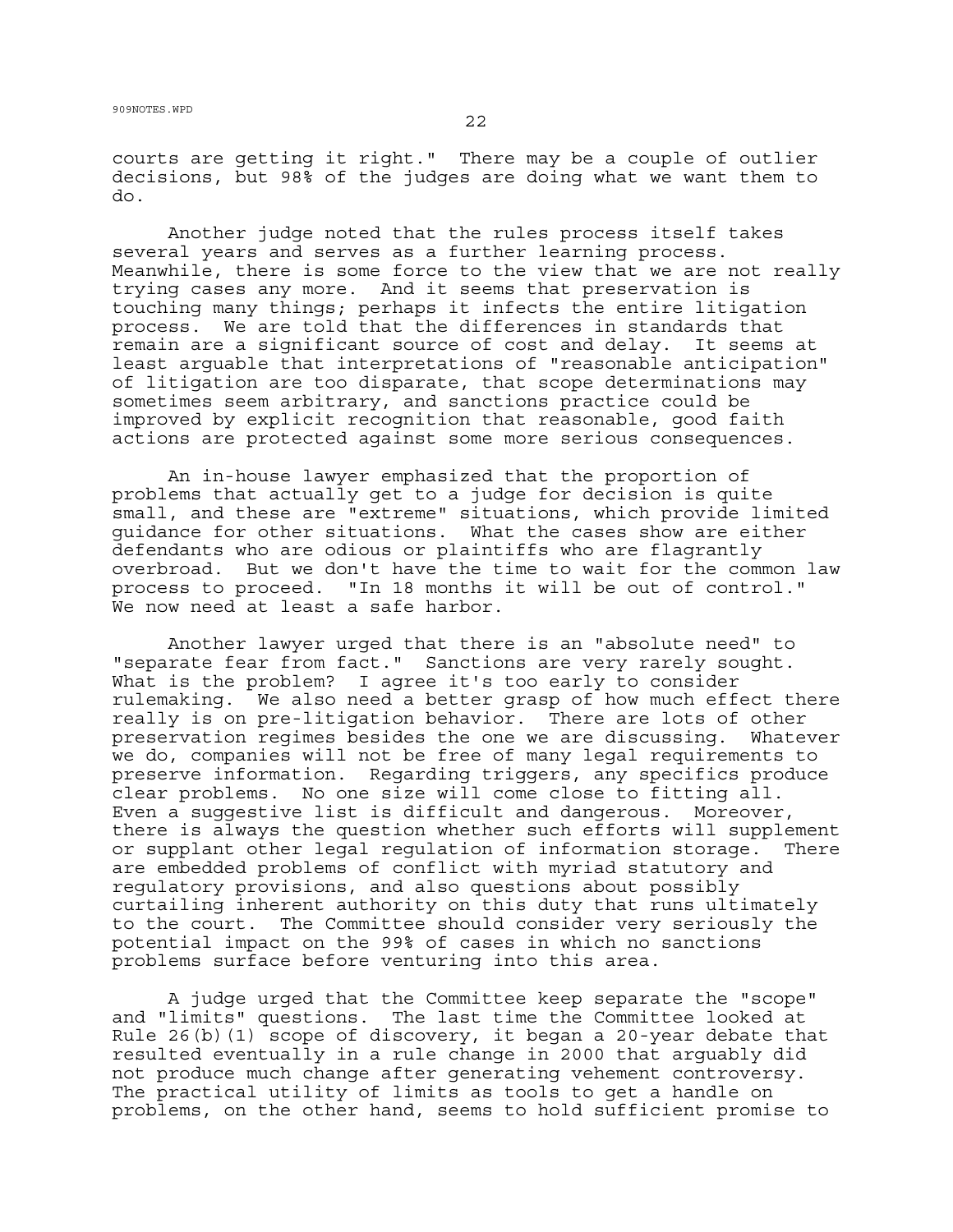deserve more attention. It may be, however, that it is not possible to devise such tools to address these problems. "Taking on relevance is really tough."

Another lawyer said he disagreed with those who say we need more data. Modest steps would provide valuable guidance. Presumptions are useful. They give corporations guidance in a variety of ways. The New York State Bar proposal, for example, would give us useful change. Right now, corporations are laying off people due to the cost of e-discovery. That's not a good direction for the country.

Another lawyer emphasized that those favoring action now are acknowledging that only modest gains seem in prospect. What is not adequately appreciated is the risk of high unintended costs. This area could readily produce such costs, and their true extent is not currently known. One thing is clear -- the cost of ediscovery will not be solved by this rulemaking activity.

Another lawyer emphasized that specific guidance would be very useful. For example, a number of custodians would at least provide a company with something to use in budgeting regarding preservation. It could serve as a maximum from which to work.

An in-house lawyer emphasized that we should not be driven by the outlier case. We should not delay. We need change. Pilot projects won't solve this. Worrying about the possible consequences of a rule change should not mean that we make no progress. It merely warns us what we should focus upon as we move forward.

Another in-house lawyer expressed support for the New York State Bar approach, particularly regarding nonparties served with subpoenas.

Another in-house lawyer observed that there are interesting points with all three approaches outlined by the Subcommittee. But perhaps it would be best to weave some combination of these various methods. There is a need for action. Patent cases provide an example of the need for change. Complaints are very vague. Although the defense tries to focus on clarity, that takes time. Almost unavoidably something that could conceivably have been preserved is not. Focusing on prejudice is critical.

A judge noted that specifics on what could be presumptively excluded from preservation was helpful as an education tool, but probably is not useful in a rule.

## Reactions of Observers

Judge Campbell invited any observers who wished to provide comments to do so.